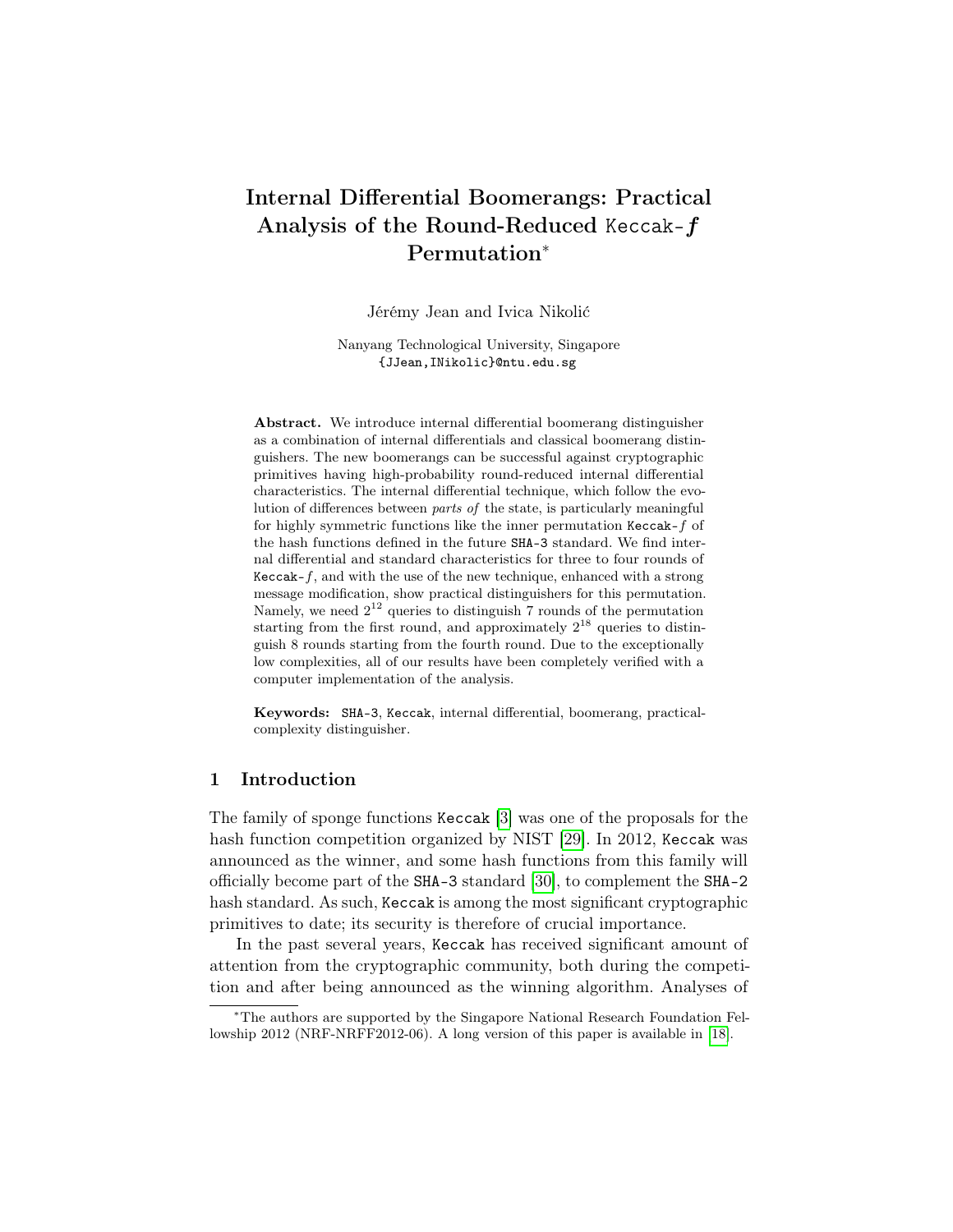round-reduced versions have been proposed for the hash function, for the underlying permutation, and for various secret-key schemes based on this permutation. So far, the best attacks on the hash function in the standard model reach five rounds [\[14,](#page-21-1)[15\]](#page-21-2), while in the keyed model reach up to nine rounds [\[16\]](#page-21-3). For the underlying permutation, the best analysis in terms of complexity reaches six rounds and requires  $2^{11}$  queries  $[22]$ , while in terms of number of rounds, the best is eight and requires  $2^{491}$  queries [\[17\]](#page-21-5).

In this paper, we present distinguishers for round-reduced versions of the permutation Keccak-f used in Keccak based on a new analysis technique called internal differential boomerang distinguishers. We stress that we propose distinguishers on the round-reduced permutation: the paper does not target a keyed mode using it, while the technique may encourage follow-up works. From a high-level perspective, this technique resembles classical boomerangs, but in one part of the boomerang it uses internal differentials, which consider differences between part of a state, rather than a difference between two states. As a result, our boomerang produces pairs of state values that have specific input internal and output differences, while classical boomerangs produce quartets of inputs.

More precisely, on the one hand, the classical boomerang starts with an input pair that has a specific internal difference, and the corresponding outputs are computed. Then, a second output pair is produced by XORing a specific difference to both output values, and finally, these values are inverted to a second input pair, and it is checked if this pair has the same specific input difference. On the other hand, the internal differential boomerang distinguisher framework depicted in this paper is slightly different than this classical boomerang scenario since it considers internal differences, which ultimately produces pairs of inputs rather than quartets. Specifically, an input with particular internal difference generates an output to which we apply a specific output difference. The second output is then inverted to a second input, and one checks whether it has the given input internal difference.

For both these kinds of boomerangs, the time complexity required to generate either a right quartet or a right pair depends on the probability of the differentials (internal differentials or regular differentials) used in the two parts of the primitive. Furthermore, in internal differential boomerangs, the part of the primitive covered by the internal differential is passed twice, whereas the part covered by the standard differential only once (in classical boomerang, both of the parts are passed twice). Thus, our technique outperforms the classical boomerangs when highprobability internal differentials exist for several rounds of the primitive.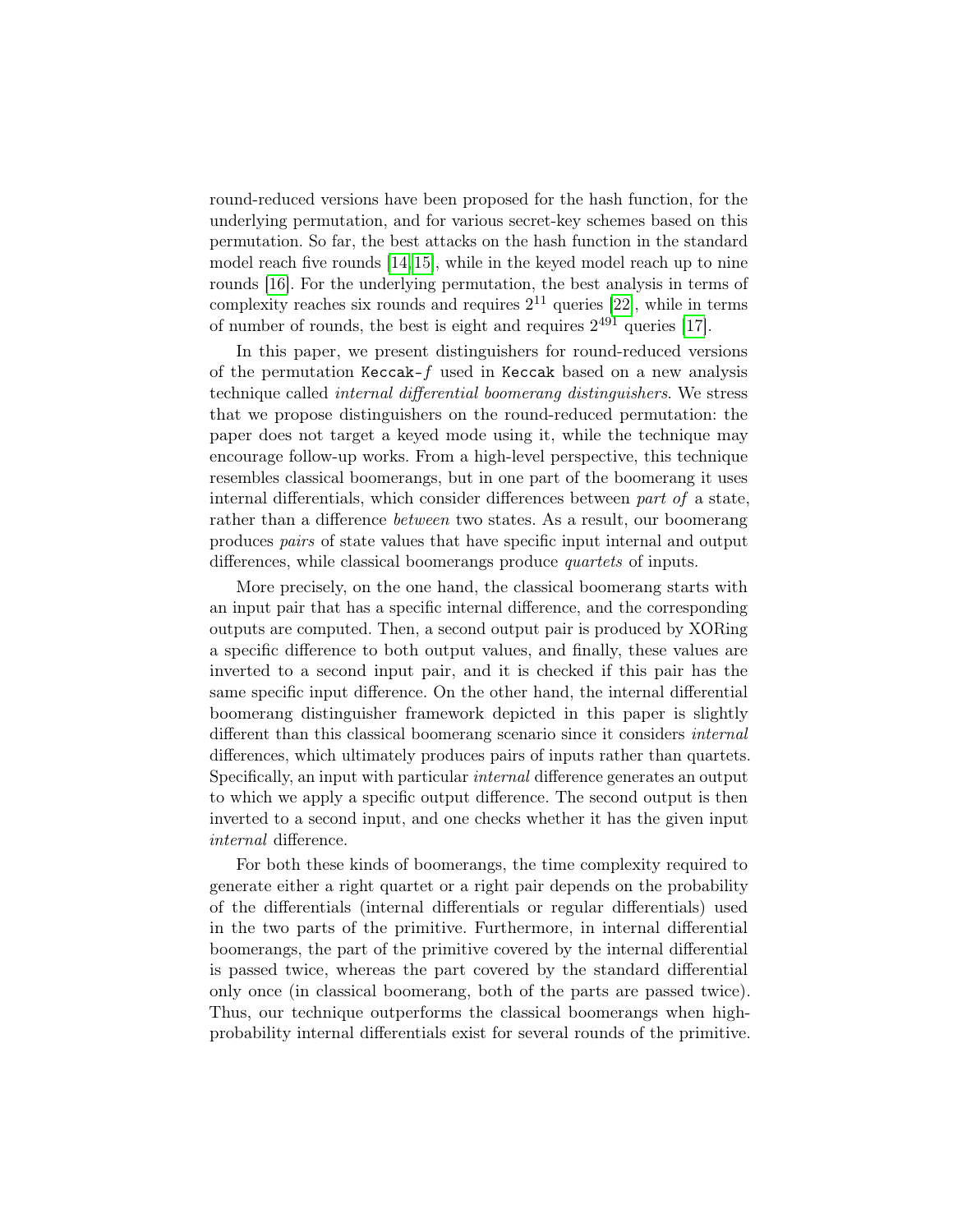We further give an evaluation of the time complexity required to generate right quartets and pairs for both types of boomerangs, and discuss the use of the message modification technique to greatly reduce this complexity when we have the ability to choose bits of intermediate state values.

Interestingly, Dinur et al. [\[14\]](#page-21-1) collision attacks on Keccak can be seen as an instance of our boomerangs: as they perform only forward queries, their attacks are in fact amplified version of our boomerangs. Thus, the boomerangs presented here can be seen as a generalization of [\[14\]](#page-21-1).

We distinguish the round-reduced Keccak- $f$  permutation by producing boomerang pairs. First, we find internal differential and standard differential characteristics that are used in the boomerangs. The characteristics span on three to four rounds and, as in some rounds the differences are truncated, have very high probabilities. We combine the characteristics according to the internal differential boomerang, and with the use of an enhanced message modification (which allows to pass deterministically the two low probability rounds in the middle of the boomerang), obtain boomerang pairs with low and practical complexity. We also provide a rigorous bound on the query complexity of producing such boomerang pairs in the case of a random permutation. As this complexity is much higher than what we need for round-reduced Keccak- $f$ , we claim distinguishers.

Our internal characteristics depend on the round constants, thus we give distinguishers on the round-reduced Keccak- $f$  permutation for two different cases: when the permutation starts<sup>[1](#page-2-0)</sup> at round 0, and when it starts at round 3. In the first case, we can distinguish the permutation reduced to 6 rounds with  $2^5$  queries, and 7 rounds with  $2^{13}$  queries. In the second case, we can distinguish 7 rounds with  $2^{10.3}$  queries, and 8 rounds with  $2^{18.3}$  queries.

We emphasize that the whole analysis, due to its exceptionally low complexity, has been implemented and successfully verified. We refer the reader to [\[18\]](#page-21-0) for the outputs produced by our computer experiments. We also stress that our results do not threaten the security of the full-round Keccak- $f$  permutation. A summary of previous analysis of Keccak, along with our new results, are given in Table [1](#page-3-0) and Table [2.](#page-3-1)

Application of the internal differential boomerangs. The impact of this kind of boomerangs depends on the analyzed framework. When the subject of analysis is a block cipher, then the impact of the internal

<span id="page-2-0"></span><sup>&</sup>lt;sup>1</sup>Note that while the draft FIPS 202 [\[30\]](#page-22-1) defines the r-round-reduced versions of Keccak- $f$  as the last  $r$  rounds of Keccak- $f$ , this paper allows the reduced permutation to start at any round number.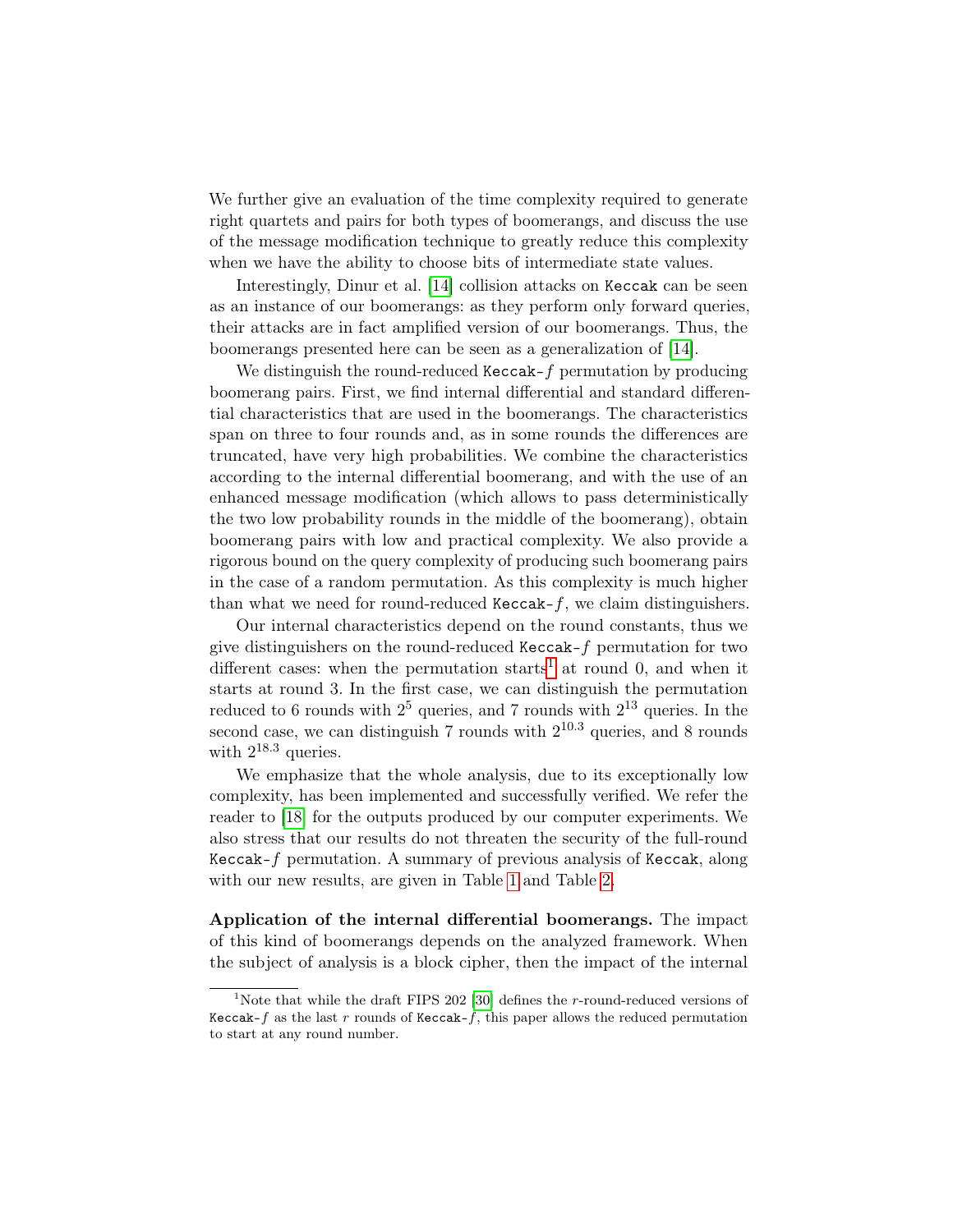<span id="page-3-0"></span>

| Rounds         | Complexity | Type                  | Technique         | Reference         |
|----------------|------------|-----------------------|-------------------|-------------------|
| $\overline{2}$ | $2^{33}$   | Collision             | Differential      | [31]              |
| $\overline{2}$ | $2^{33}$   | Preimage              | Differential      | [31]              |
| 3              | $2^{25}$   | Near-Collision        | Differential      | $[31]$            |
| 4              | $2^{221}$  | Preimage              | Rotational        | [26]              |
| 4              | $2^{25}$   | Distinguisher         | Differential      | [31]              |
| 4              | practical  | Collision             | Differential      | $\vert 15 \vert$  |
| 4              | practical  | Collision             | Differential      | [21]              |
| 4              | $2^{506}$  | Preimage              | Rotational        | [26]              |
| 5              | $2^{115}$  | Collision             | Int. differential | $[14]$            |
| 5              | $2^{35}$   | Key recovery (MAC)    | Cube attack       | [16]              |
| 5              | practical  | Near-Collision        | Differential      | $\left[15\right]$ |
| 6              | $2^{52}$   | Distinguisher         | Differential      | $[12]$            |
| 6              | $2^{36}$   | Key recovery (Stream) | Cube attack       | $[16]$            |
| 8              | $2^{129}$  | MAC forgery           | Cube attack       | [16]              |
| 9              | $2^{256}$  | Keystream prediction  | Cube attack       | $[16]$            |

Table 1: Summary of attacks on Keccak.

Table 2: Distinguishers of reduced-round versions of Keccak- $f$ .

<span id="page-3-1"></span>

|     | Rounds Complexity | Type            | Technique                | Reference |
|-----|-------------------|-----------------|--------------------------|-----------|
| 5   | $2^8$             | Distinguisher   | Rebound                  | $[17]$    |
| 6   | $2^5$             | Distinguisher   | Internal Diff. Boomerang | Section 4 |
| 6   | $2^{10}$          | Distinguisher   | Zero-sum                 | [1, 9]    |
| 6   | $2^{11}$          | Distinguisher   | Self-symmetry            | [22]      |
| 6   | $2^{32}$          | Distinguisher   | Rebound                  | $[17]$    |
| 6.5 | unknown           | Distinguisher   | Cube tester              | $[16]$    |
| 7   | $2^{10}$          | Distinguisher † | Internal Diff. Boomerang | Section 4 |
| 7   | $2^{13}$          | Distinguisher   | Internal Diff. Boomerang | Section 4 |
|     | $2^{15}$          | Distinguisher   | Zero-sum                 | [1, 9]    |
|     | $2^{142}$         | Distinguisher   | Rebound                  | $[17]$    |
| 8   | $2^{18}$          | Distinguisher † | Internal Diff. Boomerang | Section 4 |
| 8   | $2^{18}$          | Distinguisher   | Zero-sum                 | [1, 9]    |
| 8   | $2^{491}$         | Distinguisher   | Rebound                  | $[17]$    |
| 24  | $2^{1590}$        | Distinguisher   | Zero-sum                 | $[10]$    |

†: Start from round 3.

differential boomerangs is similar to that of the classical boomerangs, i.e. they immediately lead to distinguishers and possibly can be extended to key recovery attacks. On the other hand, in the framework of hash/compression functions and permutations, their significance depends on the quality of the internal differential and standard differential characteristics used to produce the boomerang pairs. For instance, if the input internal difference complies to the conditions of the input to the hash/compression function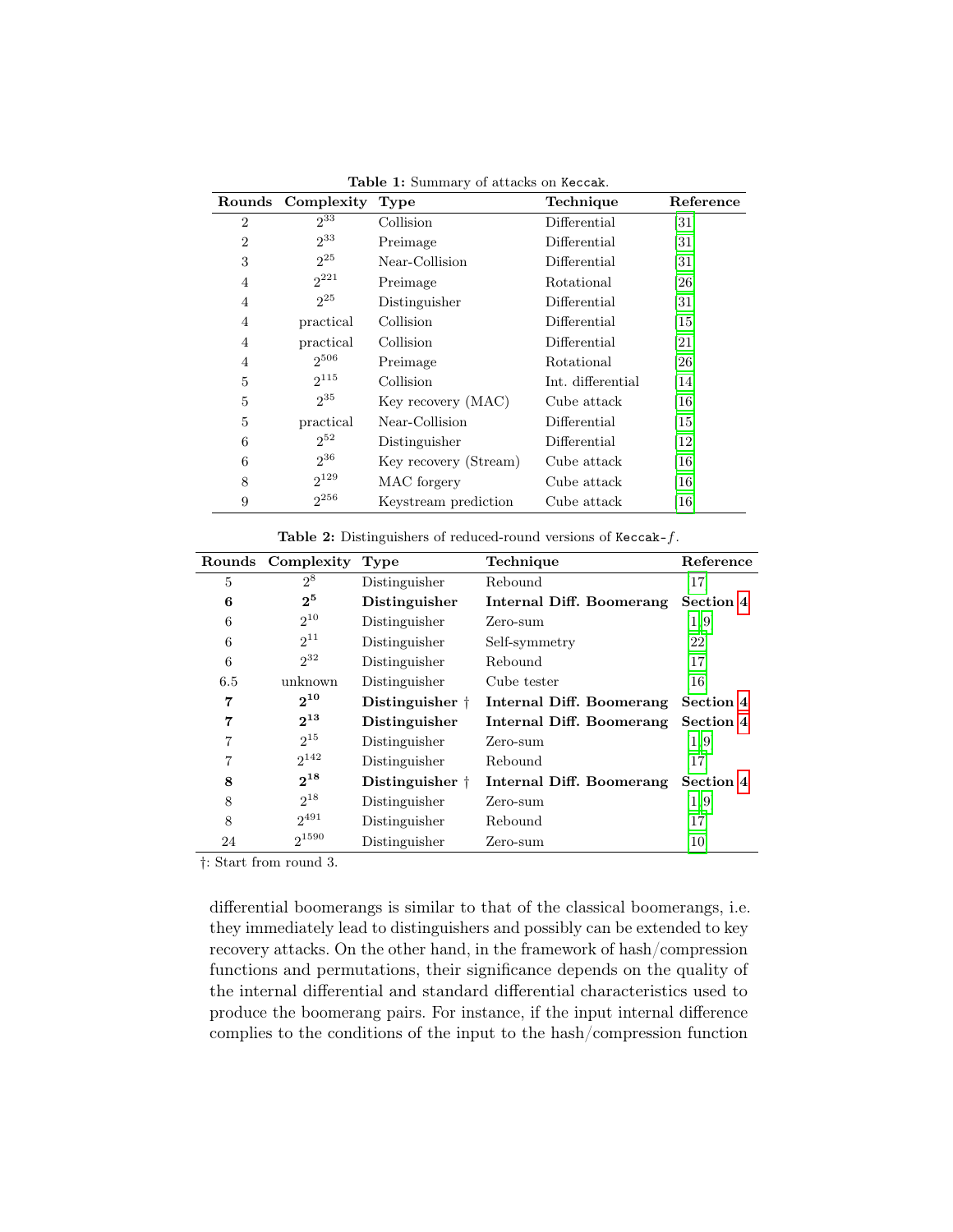and the output difference has a low hamming weight, then an internal differential boomerang pair may lead to near collisions.

The internal differential boomerangs presented further in this paper only apply to the round-reduced Keccak- $f$  permutation, but not to Keccak. This is due to the message modification used in the middle states, which results in inputs that do not comply to the inputs conditions to the sponge construction of Keccak where the values in the capacity part cannot be controlled. Similarly, it prevents applying the distinguishers to other keyed constructions, such as Keyak [\[5\]](#page-20-2) and Ketje [\[4\]](#page-20-3). Therefore, our internal differential boomerangs only allow to distinguish round-reduced Keccak-f from a random permutation. However, their impact relate to Keccak since it adopts the hermetic sponge strategy as a design philosophy [\[2\]](#page-20-4). In its original formulation, this consists of using the sponge construction (providing security against generic attacks) and calling a permutation that should not have any properties (called structural distinguishers) besides having a compact representation. Our results disprove this requirement for the round-reduced Keccak- $f$  by showing a non-random behavior.

### 2 Description of Keccak- $f$

In this section, we give a partial description of the hash functions that will be defined in the future **SHA-3** standard [\[30\]](#page-22-1). In particular, since the results in this paper only deal with the inner permutation (further denoted by Keccak- $f$ ), we do not recall the details of the sponge construction. For a complete description of this family of functions, we refer the interested reader to  $\vert 3, 30 \vert$ .

The Keccak-f permutation works on a state of  $b = 25 \times 2^{l}$  bits, where  $b \in \{25, 50, 100, 200, 400, 800, 1600\}$ , and has  $n_r = 12 + 2l$  rounds. We count the rounds starting from zero. The results in this paper consider round-reduced versions of Keccak- $f[1600]$ , where the full permutation has  $n_r = 24$  rounds. As introduced in [\[30\]](#page-22-1), we define by Keccak-p a roundreduced version of the Keccak-f permutation, where its  $n \geq n_r$  rounds are the n last ones of Keccak-f. In this paper, we leverage the restriction on the starting round number and further introduce the notation Keccak- $p_{i,n}$ to consider the *n* consecutive rounds of Keccak- $f[1600]$  starting at round i; that is, rounds  $i, \ldots, i + n - 1$ . Using this notation, Keccak-f[1600] would be Keccak- $p_{0,24}$ .

Each round of Keccak- $f[b]$  is composed of five steps: the first three  $(\theta, \pi \text{ and } \rho, \text{ in this order})$  are linear and further denoted together by  $\lambda = \pi \circ \rho \circ \theta$ , the fourth step is non-linear and denoted by  $\chi$ , and the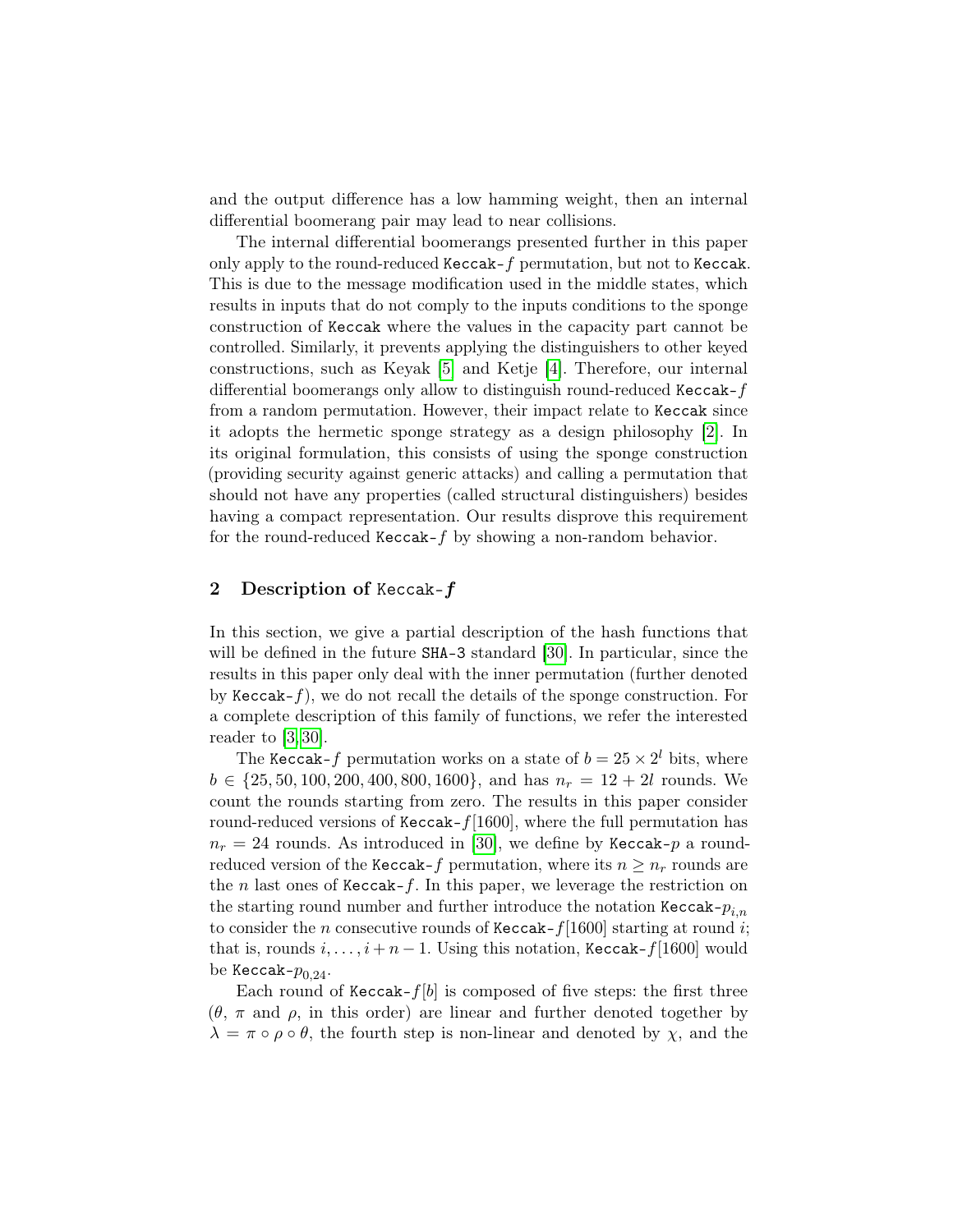last step  $\iota$  adds round-dependent constants  $RC[i], 0 \leq i \leq n_r$ , to break symmetries. Each step applies to different parts of the state, which is seen as a three-dimensional array of bits of dimension  $5 \times 5 \times b$ . A bit  $S[x, y, z]$ in a state S is addressed by its coordinates  $(x, y, z)$ ,  $0 \leq (x, y) < 5$  and  $0 \leq z \leq b$ . Furthermore, for fixed x, y and z,  $S[x, y, \bullet]$  refers to a *lane* of b bits, and  $S[\bullet, \bullet, z]$  to a *slice* of 25 bits.

We now discuss the details of each of the five steps on a given input state S:

The  $\theta$  step operates on the slices of the state by performing the following operation at each coordinate  $(x, y, z)$ :

$$
S[x,y,z] \leftarrow S[x,y,z] \oplus \Big(\bigoplus_{y'=0}^{4}a[x-1,y',z]\Big) \oplus \Big(\bigoplus_{y'=0}^{4}a[x+1,y',z-1]\Big).
$$

This linear step brings diffusion to the state. For instance, it expands a single bit difference to 11 bits, while the inverse step  $\theta^{-1}$  expands it to about  $b/2$  bits.

The  $\rho$  step rotates the bits inside each lane. The rotation constants are independent of the round numbers, and they are different for each of the 25 lanes (refer to [\[3\]](#page-20-0) for the actual values).

The  $\pi$  step operates on each slice independently by permuting the 25 bits. Namely, at each coordinate  $(x, y, z)$ , it applies:

$$
S[x', y', z] \leftarrow S[x, y, z], \text{ where: } \begin{pmatrix} x' \\ y' \end{pmatrix} = \begin{pmatrix} 0 & 1 \\ 2 & 3 \end{pmatrix} \begin{pmatrix} x \\ y \end{pmatrix}.
$$

This step mixes the lanes and thus brings an additional diffusion to the state.

The  $\chi$  step is the only non-linear operation in a round and it applies the same 5-bit S-Box to each 5-bit row  $S[\bullet, y, z]$  of the internal state. In total, b/5 independent S-Boxes are applied, that is 320 in the case of Keccak- $f[1600]$ . The S-Box has maximal differential probability  $2^{-2}$ .

The  $\iota$  step XORs the b-bit round-dependent constant  $RC[i]$  at round i to the lane  $S[0, 0, \bullet]$ ,  $0 \leq i < n_r$ .

### 3 The Internal Differential Boomerang Distinguisher

In this section, we introduce a new distinguisher called the *internal differ*ential boomerang distinguisher. As it combines internal differentials and the boomerang attack, we first give a brief overview of these two strategies, and then present the new technique.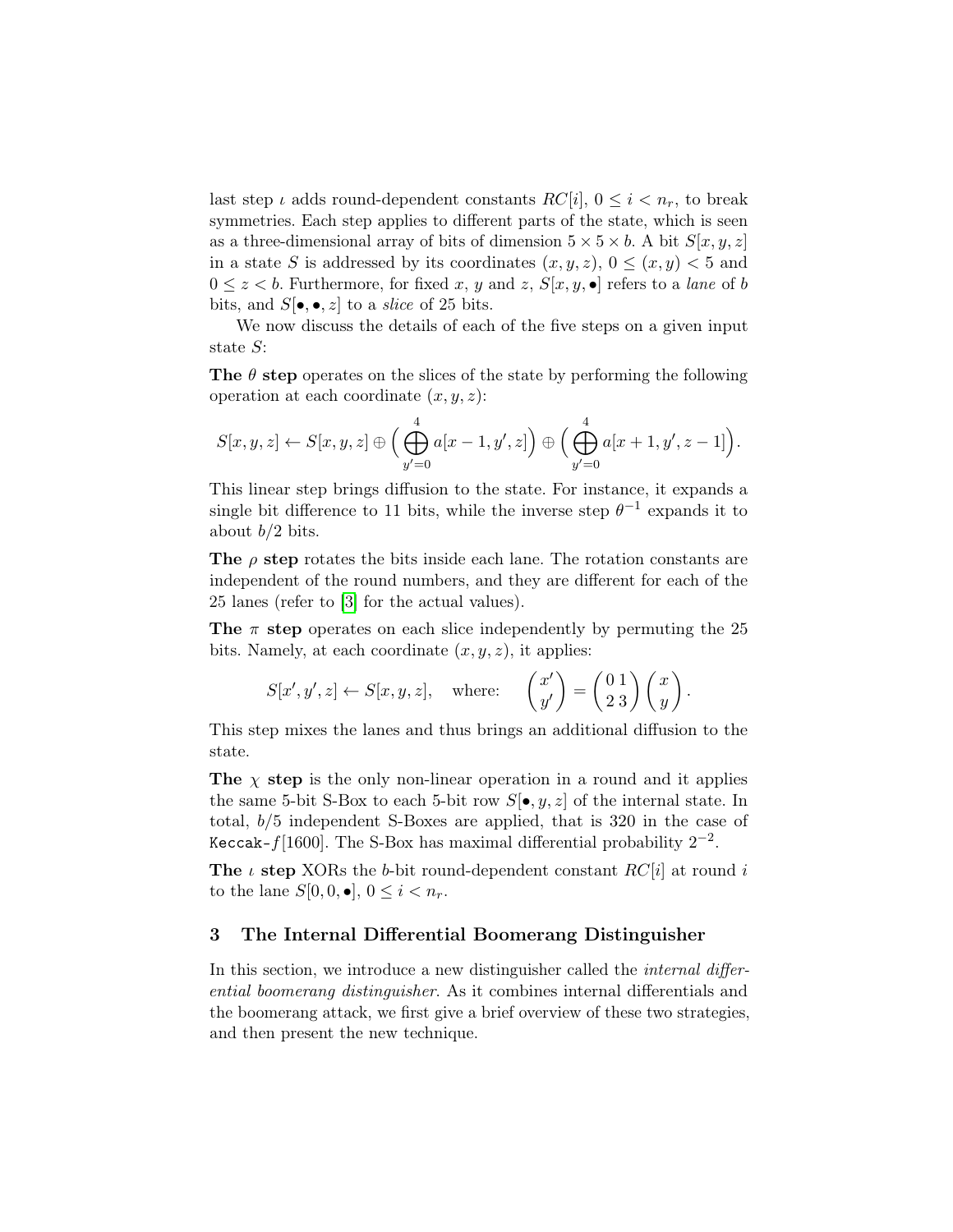#### 3.1 The Internal Differential Attack

In the internal differential attack [\[32\]](#page-22-4), the adversary observes the propagation of the difference between the two halves of the same state through the rounds of the cryptographic function/permutation. Similar to the case of classical differential analysis, the goal of the adversary is to show that the propagation of some particular internal difference happens with an unusually high probability.

Let F be a permutation, and the *n*-bit state S is split into two halves  $S^H$ and  $S^L$ . With this notation, it follows that  $|S^H| = |S^L|$  and  $S = S^H ||S^L$ . The internal difference  $\delta(S)$  of the state S is computed as the XOR of its two halves, i.e.  $\delta(S) = S^H \oplus S^L$ . Then, an internal differential for F is a pair of internal differences  $(\Delta, \nabla)$ , and its probability is defined as:

$$
\Pr_{S} \left( \delta(F(S)) = \nabla \, \Big| \, \delta(S) = \Delta \right).
$$

In other words, this is the probability that a randomly chosen input state S with an internal difference  $\Delta$ , after the application of F, will result in an output state with internal difference ∇. Similarly to the standard differential attacks, we can define an internal differential characteristic as the propagation of the internal differences through the rounds of the permutation. Obviously, to each such internal differential characteristic, we can associate a probability that this propagation holds as expected.

### 3.2 The Boomerang Attack

In classical boomerang attacks  $[34]^2$  $[34]^2$  $[34]^2$ , the permutation F is seen as a composition of two permutations  $F = g \circ f$ , where each of them covers some rounds at the beginning and at the end of  $F$ . Even though a highprobability differential might not exist for  $F$ , if high-probability differentials do exist for the two permutations  $f$  and  $g$ , then one can attack  $F$  with the boomerang technique.

Let  $\Delta \to \Delta^*$  be a differential for f that holds with a probability p and  $\nabla \to \nabla^*$  be a differential for g that holds with a probability q. According to Figure [1,](#page-8-0) the adversary starts with a pair of inputs  $(P_1, P_2)$  =  $(P_1, P_1 \oplus \Delta)$  and, by applying F, produces a pair of corresponding outputs  $(C_1, C_2) = (F(P_1), F(P_2))$ . Then, the adversary produces a new pair of outputs  $(C_3, C_4) = (C_1 \oplus \nabla^*, C_2 \oplus \nabla^*)$ . For this pair, the adversary obtains the corresponding pair of inputs  $(P_3, P_4) = (F^{-1}(C_3), F^{-1}(C_4))$ . The main

<span id="page-6-0"></span> $2$ The boomerang attack is closely related to higher-order differential techniques [\[20,](#page-21-10) [23\]](#page-21-11).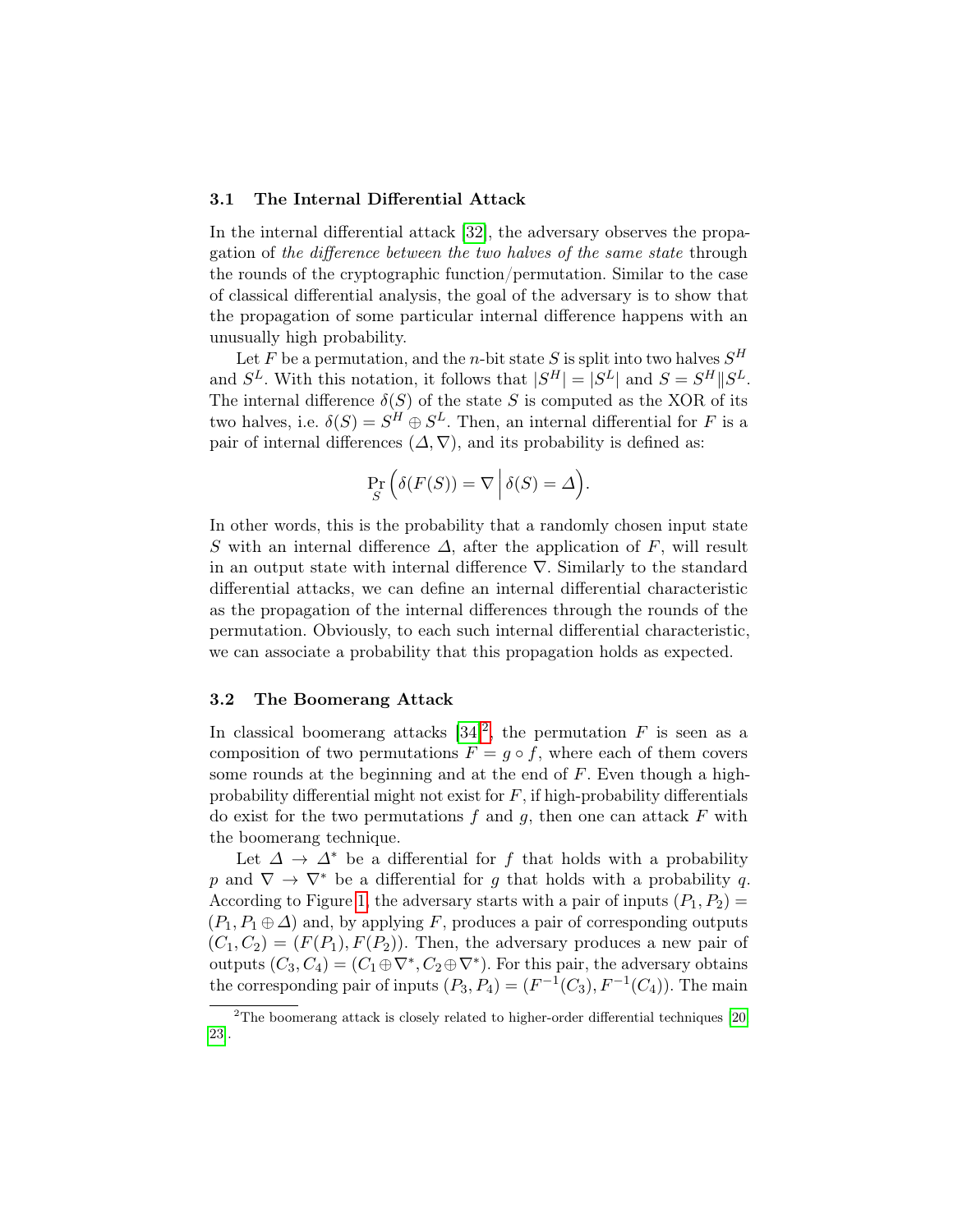observation of the boomerang technique is that the difference  $P_3 \oplus P_4$ would be  $\Delta$  with a probability of at least  $p^2q^2$  because:

- 1. The difference  $f(P_1) \oplus f(P_2)$  is  $\Delta^*$  with probability p.
- 2. The two differences  $g^{-1}(C_1) \oplus g^{-1}(C_3)$  and  $g^{-1}(C_2) \oplus g^{-1}(C_4)$  are both  $\nabla$  with probability  $q^2$ .
- 3. When 1. and 2. hold, then the difference  $g^{-1}(C_3) \oplus g^{-1}(C_4)$  is  $\Delta^*$ (with probability  $pq^2$ ), and therefore  $f^{-1}(C_3) \oplus f^{-1}(C_4)$  is  $\Delta$  with probability  $p^2q^2$ .

The quartet of states  $(P_1, P_2, P_3, P_4)$  fulfilling the conditions  $P_1 \oplus P_2 =$  $P_3 \oplus P_4 = \Delta$  and  $F(P_1) \oplus F(P_3) = F(P_2) \oplus F(P_4)$  is called a boomerang quartet. As shown above, the quartet can be found in time equivalent to  $(pq)^{-2}$  queries to the permutations. On the other hand, finding the boomerang quartet in the case of a random permutation requires about  $2<sup>n</sup>$  queries. Consequently, the boomerang approach yields a distinguisher for  $F$  as soon as the adversary can find the two differentials for  $f$  and  $g$ such that  $(pq)^{-2} < 2^{-n}$ , that is  $pq > 2^{-n/2}$ .

It has been shown in [\[7,](#page-20-5)[8\]](#page-21-12) that when  $F$  is a public permutation, a block cipher in the chosen-key attack framework, or a compression function, then the complexity of producing the boomerang quartet can be reduced with the use of the message modification technique. That is, the adversary can choose particular state words to ensure that some probabilistic differential transitions hold with probability one. Consequently, some rounds can be passed deterministically, so that their probabilities do not contribute towards the total probability  $(pq)^2$ . The number of such free rounds depends on how efficiently the message modification can be applied. In general, the modification is used in the rounds around the boomerang switch, i.e. the last few rounds of  $f$  and the first few rounds of  $g$ .

#### 3.3 The Internal Differential Boomerangs

In this section, we show that the internal differential attack can be used in the boomerang setting: we call this combined analysis the internal differential boomerangs. Although this new type of analysis shares similarity with the classical boomerangs based on standard differentials, we emphasize that there are a few differences between them. The first difference is in the number of differentials required to achieve the boomerang: the classical boomerang uses four differentials, whereas the internal differential boomerang works with only three. The second difference is in the type of differentials: the classical boomerang can use (almost) any two differentials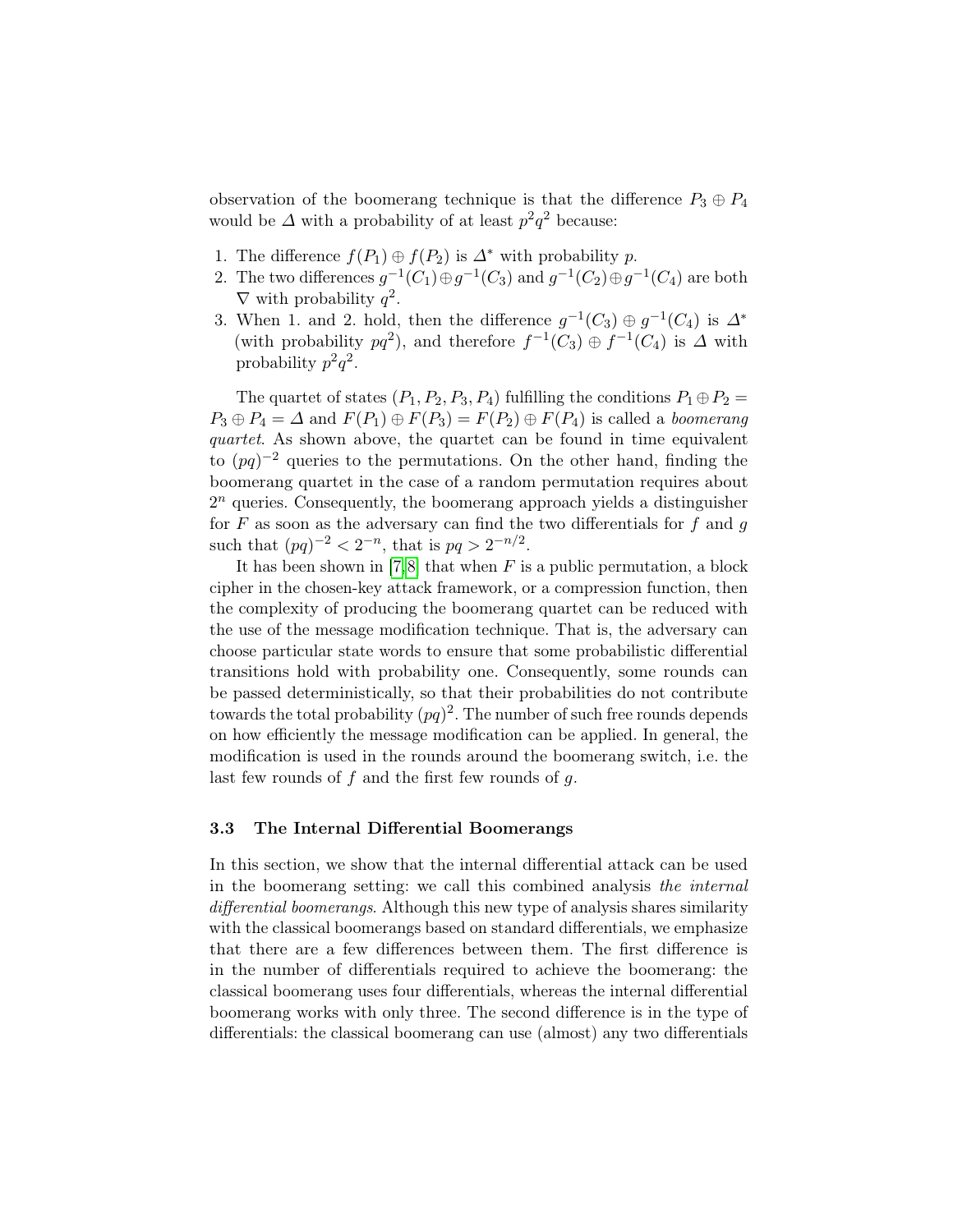<span id="page-8-0"></span>

Figure 1: The classical boomerangs (left). The internal differential boomerangs (right).

for  $f$  and  $g$ , while for the internal differential boomerang, one of the differentials must have a special type.

Let  $F$  be a permutation that (similarly to the classical boomerang) is seen as a composition  $F = g \circ f$ . Let  $(\Delta, \Delta^*)$  be an *internal differential* for f that holds with probability p, and  $(\nabla, \nabla^*)$  be a *standard differential* for g that holds with probability q, where the input difference  $\nabla$  has an *internal difference of zero*, i.e.  $\delta(\nabla) = 0$ . Then, the internal differential boomerangs can be described as:

- 1. Fix a random input  $P_1$  with an internal difference  $\Delta$ , i.e.  $\delta(P_1) = \Delta$ .
- 2. Produce the corresponding output  $C_1 = F(P_1)$ .
- 3. Produce another output  $C_2$  such that  $C_2 = C_1 \oplus \nabla^*$ .
- 4. Produce the corresponding input  $P_2 = F^{-1}(C_2)$ .
- 5. Check if  $\delta(P_2) = \Delta$ . If it holds, output  $(P_1, P_2)$ , otherwise go to 1.

The probability that the condition at step 5 holds is at least  $p^2q$ . This is based on a reasoning illustrated in Figure [1.](#page-8-0) Let  $\nabla = \nabla^H \|\nabla^H\|$  and  $\nabla^* = \nabla^{H*} \|\nabla^{L*}$  be the input and the output differences of the standard differential used in the function g. For a random input  $P_1 = P_1^H || (P_1^H \oplus$  $\Delta$ ), the output  $X = f(P_1)$  will be  $X^H \parallel (X^H \oplus \Delta^*)$  with probability p. Furthermore, for a pair of outputs  $(C_1, C_2)$  such that  $C_1 \oplus C_2 = \nabla^* =$  $\nabla^{H*}$ || $\nabla^{L*}$ , after the inversion of g, the output pair  $(X, Y)$  will satisfy  $X \oplus Y = \nabla = \nabla^H ||\nabla^H$  with probability q. Then,

$$
Y = X \oplus \nabla = \left[ X^H || (X^H \oplus \Delta^*) \right] \oplus \left[ \nabla^H || \nabla^H \right] = Y^H || (Y^H \oplus \Delta^*),
$$

where  $Y^H = X^H \oplus \nabla^H$ . Therefore, the internal difference in Y is  $\Delta^*$ , and after the inversion of f, it will become  $\Delta$  with probability p. As a result,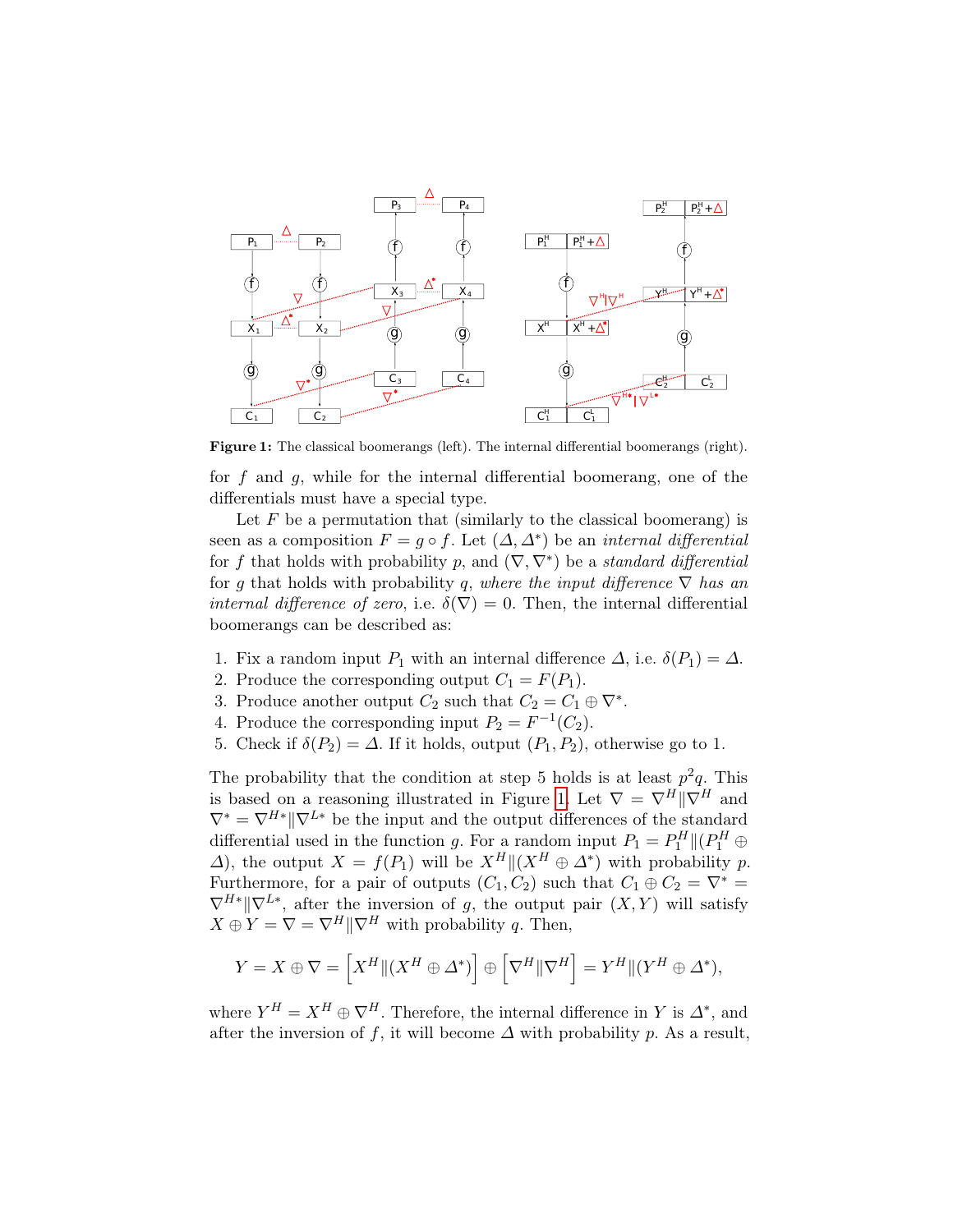this algorithm outputs a pair of inputs with probability  $p^2q$ . We call such a pair an internal differential boomerang pair.

For a random  $n$ -bit permutation  $F$ , the pair can be found in around  $2^{n/2}$  queries<sup>[3](#page-9-0)</sup> to F. Therefore, the internal differential boomerang yields a distinguisher if  $p^2q > 2^{-n/2}$ . Recall that the same condition for the classical boomerangs is  $pq > 2^{-n/2}$ . Consequently, it is beneficial to use the internal differential boomerang technique over the classical boomerang strategy only if the internal differential for  $f$  has a much higher probability than a differential for  $f$ .

Given a public permutation (or a compression function)  $F = g \circ f$ , we can start the internal differential boomerang in any round of  $f$  (but not in  $g$ ), and from there produce the pair of inputs and the pair of outputs. It is usually beneficial to start at the end of  $f$  and, with the use of the message modification technique, to pass a few rounds around the boomerang switch for free (deterministically). Then, the formula for the probability of the boomerang becomes  $p_*^2 q_*,$  where  $p_*$  and  $q_*$  are the differential probabilities of the non-linear parts of  $f$  and  $g$  respectively, that are passed probabilistically.

Dinur et al. collision attack. In [\[14\]](#page-21-1), Dinur et al. present a collision attack on reduced variants of Keccak hash function by selecting message blocks in a small subspace<sup>[4](#page-9-1)</sup> such that a high-probability characteristic might map them to a small subspace after a certain number of rounds of  $Keccak-f$ . More precisely, they find round-reduced internal characteristics and they extend them for an additional 1.5 round. They call this extension bounding the size of the output subset and note that this is possible because the differences are quite sparse and the  $\chi$  step has a slow diffusion.

We note that Dinur et al. collision attack is in fact based on the internal differential boomerangs presented in this paper. Their internal differential characteristics corresponds to the internal differential part of the boomerang, whereas the aforementioned extension is the standard differential part of the boomerang. Furthermore, Dinur et al. start the attack from the two inputs with specific internal differences and then check if the difference of the two outputs is as expected. This is precisely the variant of the boomerang attack called amplified boomerang [\[19\]](#page-21-13), where the attacker only makes forward queries. Thus, Dinur et al.'s collision attack succeeds as after the amplification in the middle, the remaining

<span id="page-9-0"></span> ${}^{3}$ In a random permutation, the boomerang will return  $P_2$  with internal difference  $\Delta$  with a probability  $2^{-n/2}$ .

<span id="page-9-1"></span><sup>&</sup>lt;sup>4</sup>A related subspace problem has been discussed in [\[24\]](#page-22-6).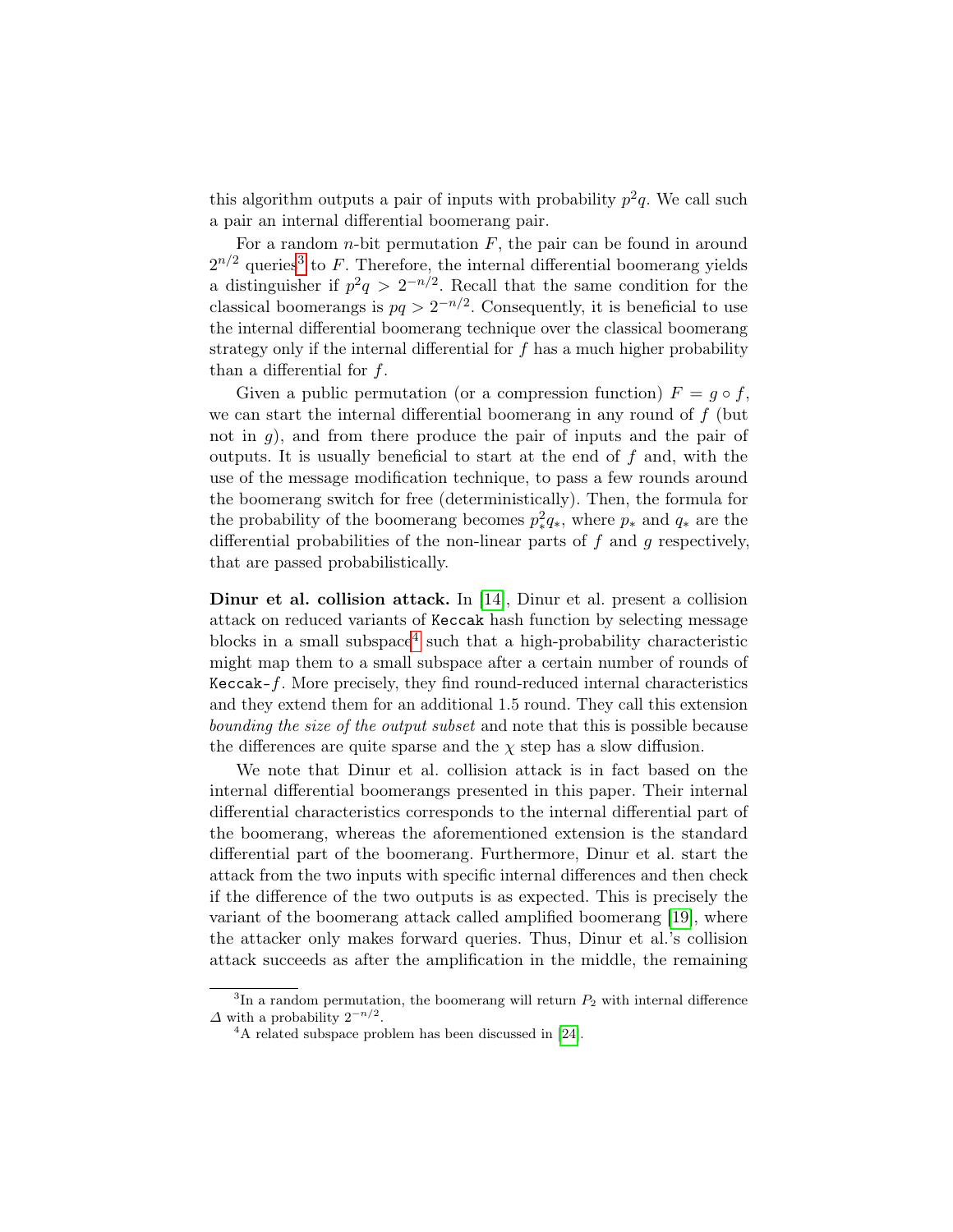1.5 rounds are passed according to any standard differential that at the output has no active bits among those that comprise the hash value.

Truncated differences. We further analyze the case when the input internal difference  $\Delta$  and the output standard difference  $\nabla^*$  of the boomerang are not fully determined, but are truncated. Namely, only some bits of these differences are determined, whereas the remaining bits can have any value. The lemma given below defines a lower bound on the complexity of finding such boomerang pair in the case of a random permutation. Note, in the lemma, we assume the output difference to be XOR difference, that is, the output difference is produced as an XOR of the two outputs.

<span id="page-10-1"></span>**Lemma 1.** For a random n-bit permutation  $\pi$ , the query complexity Q of producing an internal differential boomerang pair, with truncated input internal difference  $\Delta$  determined in  $n_I$  bits and truncated XOR output difference  $\nabla^*$  determined in  $n_Q$  bits, satisfies:

$$
Q \ge \min(2^{n_I - 2}, 2^{\frac{n_O}{2} - \frac{3}{2}}).
$$

Due to space constraints, we refer the interested reader to [\[18\]](#page-21-0) for the proof of this lemma.

# <span id="page-10-0"></span>4 Distinguishers for the Round-Reduced Keccak-f Permutation

In this section, we present internal differential boomerang distinguishers on the round-reduced permutation Keccak- $f[1600]$ , further denoted Keccak- $p_{i,n}$ , where the starting round i and the number of rounds n is specified in the text for each case. In comparison to [\[30\]](#page-22-1) where all the reduced variants simply called Keccak- $p$  start at the first round, we allow the permutation to start at any number of round.

To describe our results, we first define the two differentials used in the boomerang: the internal differential used in the first rounds, and the standard differential used in the last rounds. Next, we show that a message modification can help to deterministically pass the two rounds that surround the boomerang switch. Finally, we present the actual distinguishers.

## <span id="page-10-2"></span>4.1 Internal Differential Characteristics

The 1600-bit state S of Keccak is composed of 25 lanes of 64 bits. The internal difference  $\delta(S)$  of the state is defined as the XOR difference between the higher 32 bits and the lower 32 bits, for each lane. Hence, the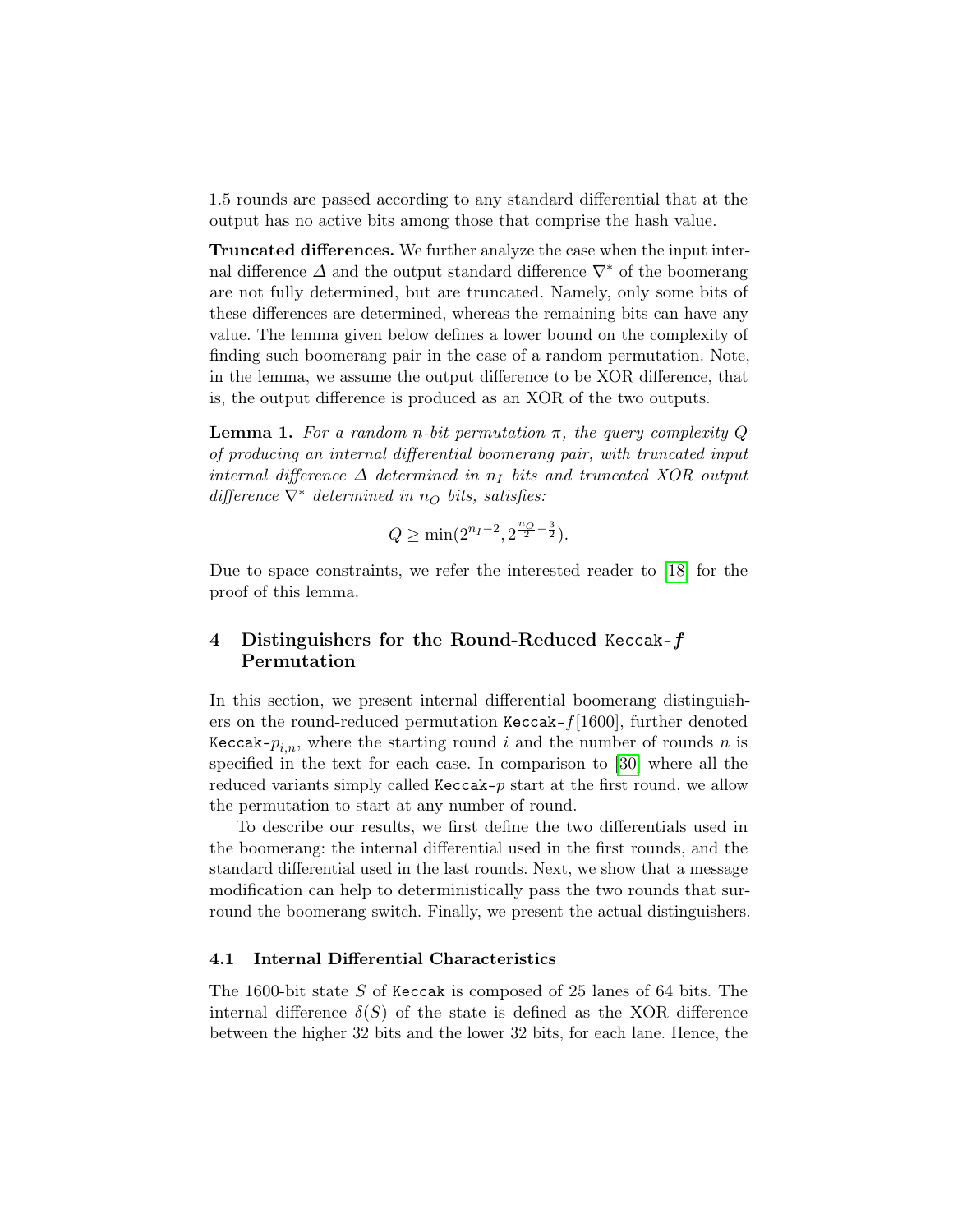internal difference is composed of 25 words of 32 bits, and can be seen as an 800-bit vector.

Let us scrutinize the behavior of the five round steps in regard to internal differences. The linear step  $\theta$  may introduce an increase in the hamming weight of the internal difference, by a factor up to 11. The two steps  $\rho$  and  $\pi$  only permute the bits in the internal differences, but maintain their hamming weight. The non-linear step  $\chi$  may increase the hamming weight of the internal difference. For instance, one-bit difference at the input (resp. output) of the S-box, may become a difference in more than 1 bit at the output (resp. input) of the S-box. However, a fixed 1-bit input difference can affect only up to three bits in the output difference, while a fixed 1-bit difference at the output of chi can affect up to 5 bits in the input difference. The  $\iota$  step that XORs round constants can increase the hamming weight of the internal difference by at most the hamming weight of the rounds constant  $\delta(RC[i])$ , which are very sparse. Indeed, as already noted in  $[13, 15]$  $[13, 15]$ , the round constants used in Keccak-f play a crucial role in the existence of high-probability internal differential characteristics in the inner permutation.

Due to the good diffusion of the round function of Keccak- $f[1600]$ , a state with low-weight internal difference can be transformed into a state with a high weight in a matter of a few rounds. To increase the number of rounds covered by the internal differential characteristic, while maintaining a high and practical probability, we use two approaches. First, we start in the middle of the characteristic with zero internal difference and pass one round with probability one. Second, we consider truncated characteristics (or differentials), i.e. the differences are not necessarily fully specified in all bits.

By the first approach, which is often used for constructing standard differential characteristics, the characteristics are built from inside out. First, a low-weight difference in some middle round of the characteristic is fixed, and then, by propagating the difference backwards and forwards, the input and the output differences of the characteristic are obtained. Therefore, the middle rounds of the characteristic have a high probability, while the rounds close to the input and to the output are of low probability. However, the low-probability rounds can be passed for free if we use a message modification or if we consider truncated characteristics, which is in fact the second approach.

The internal characteristic  $\mathcal{I}_3$ . Let us focus on the following 3-round internal differential characteristic  $\mathcal{I}_3$ , that starts at round 0, and that has been built with the first approach: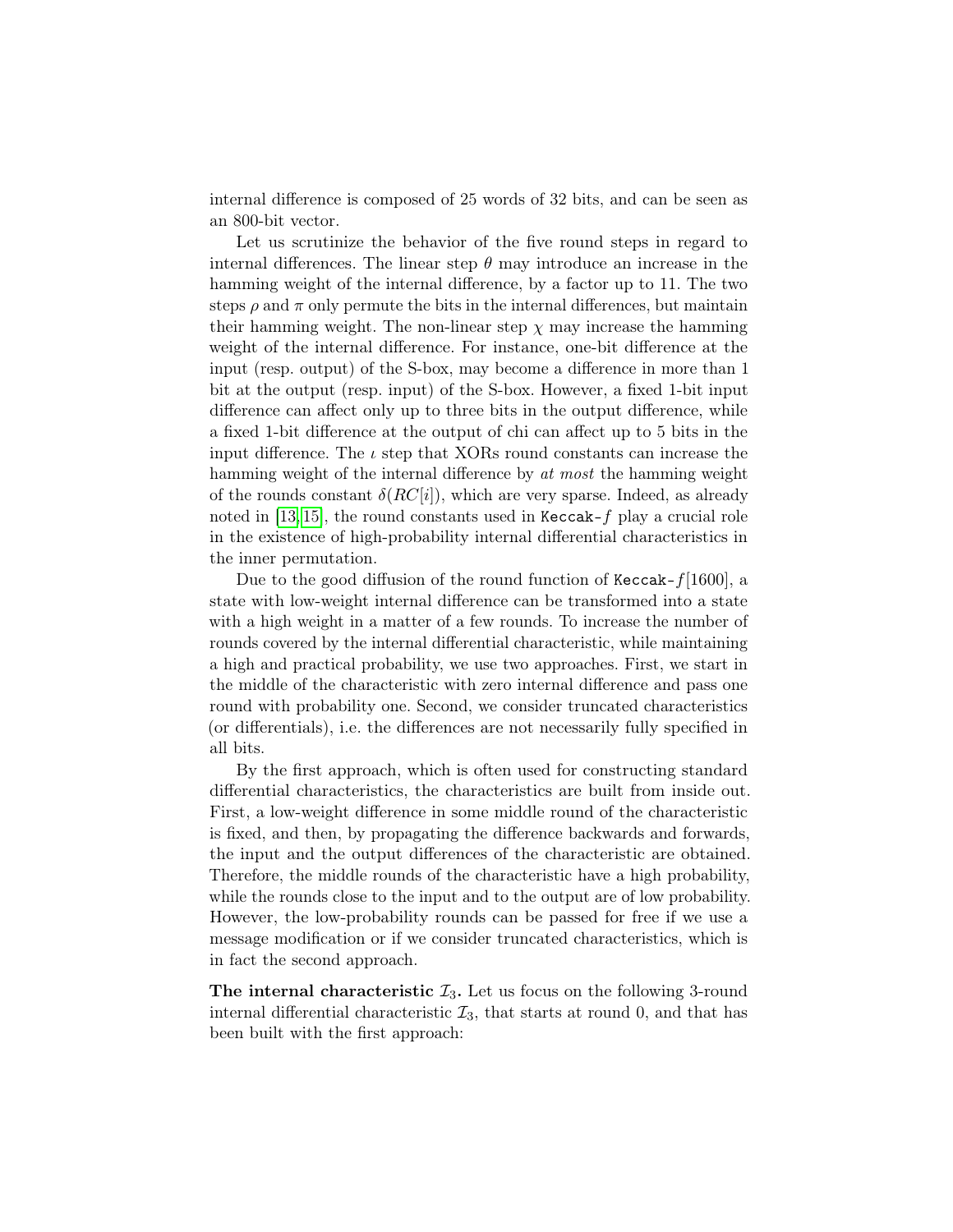$$
\underbrace{\begin{bmatrix} 429 \\ 800 \end{bmatrix}}_{\text{Round 0}} \underbrace{\lambda^{-1}}_{\text{Round 0}} \underbrace{\begin{bmatrix} 1 \\ 800 \end{bmatrix}}_{\text{bound 0}} \underbrace{\begin{bmatrix} 0 \\ 600 \end{bmatrix}}_{\text{bound 1}} \underbrace{\begin{bmatrix} 0 \\ 800 \end{bmatrix}}_{\text{bound 1}} \underbrace{\begin{bmatrix} 3 \\ 800 \end{bmatrix}}_{\text{bound 2}} \underbrace{\begin{bmatrix} 33 \\ 800 \end{bmatrix}}_{\text{Round 2}} \underbrace{\begin{bmatrix} 7 \\ 800 \end{bmatrix}}_{\text{Round 3}}.
$$

The states are represented by the column vectors, where the upper number denotes the hamming weight of the internal difference, and the lower number gives the amount of bits in which the internal difference is fully determined. The numbers in **bold** around the  $\chi$  step of round 1 represent active S-Boxes for that step, which is passed with a probability smaller than one. By ?, we represent an undetermined value.

The characteristic has been built by fixing a zero internal difference at the input of round 1. In the forward direction, there are no active S-Boxes in round 1, and the output difference is defined in all 800 bits after the linear step  $\lambda$  of round 2. The following steps  $\chi$  and  $\iota_2$  produce some differences, but as we show later in Section [4.3,](#page-16-0) the value of this internal difference is irrelevant. In the backward direction,  $RC[0]$  of  $\iota_0$ introduces only one bit difference, and thus the subsequent  $\chi^{-1}$  has only one active S-Box. After the inversion of the linear layer, we can fully compute the internal difference at the input of the characteristic, so that each of the 800 bits are fully determined. Therefore, the whole 3-round internal characteristic has 34 active S-Boxes (probability  $2^{-68}$ ), and in the first two rounds has only a single active S-Box (probability  $2^{-2}$ ).

The internal differential  $ID_4$ . We can construct a longer characteristic by going backwards one additional round. However, in this round the hamming weight of the internal difference at the input of  $\chi^{-1}$  would be high (in the above  $\mathcal{I}_3$ , the weight is 429). To avoid significant reduction of probability, we switch to truncated internal differences. That is, instead of trying to define completely the output difference of this  $\chi^{-1}$  (that would be obtained with an extremely low probability), we specify the difference only in  $n_I$  bits out of 800 bits. The internal difference in each of these  $n_I$ specific bits can be either 0 or 1, but the probability of this event must be one. As a result, the probability of the first round of the characteristic would be one.

Once the truncated difference is fixed in  $n_I$  bits at the output of  $\chi^{-1}$ , the remaining three *linear* steps of the round will keep the truncated property:  $\pi^{-1}$  and  $\rho^{-1}$  will only permute and rotate the truncated difference and thus at the output of these two steps still it will be defined in  $n_I$  bits, while at the output of  $\theta^{-1}$  the internal difference will belong to a subspace of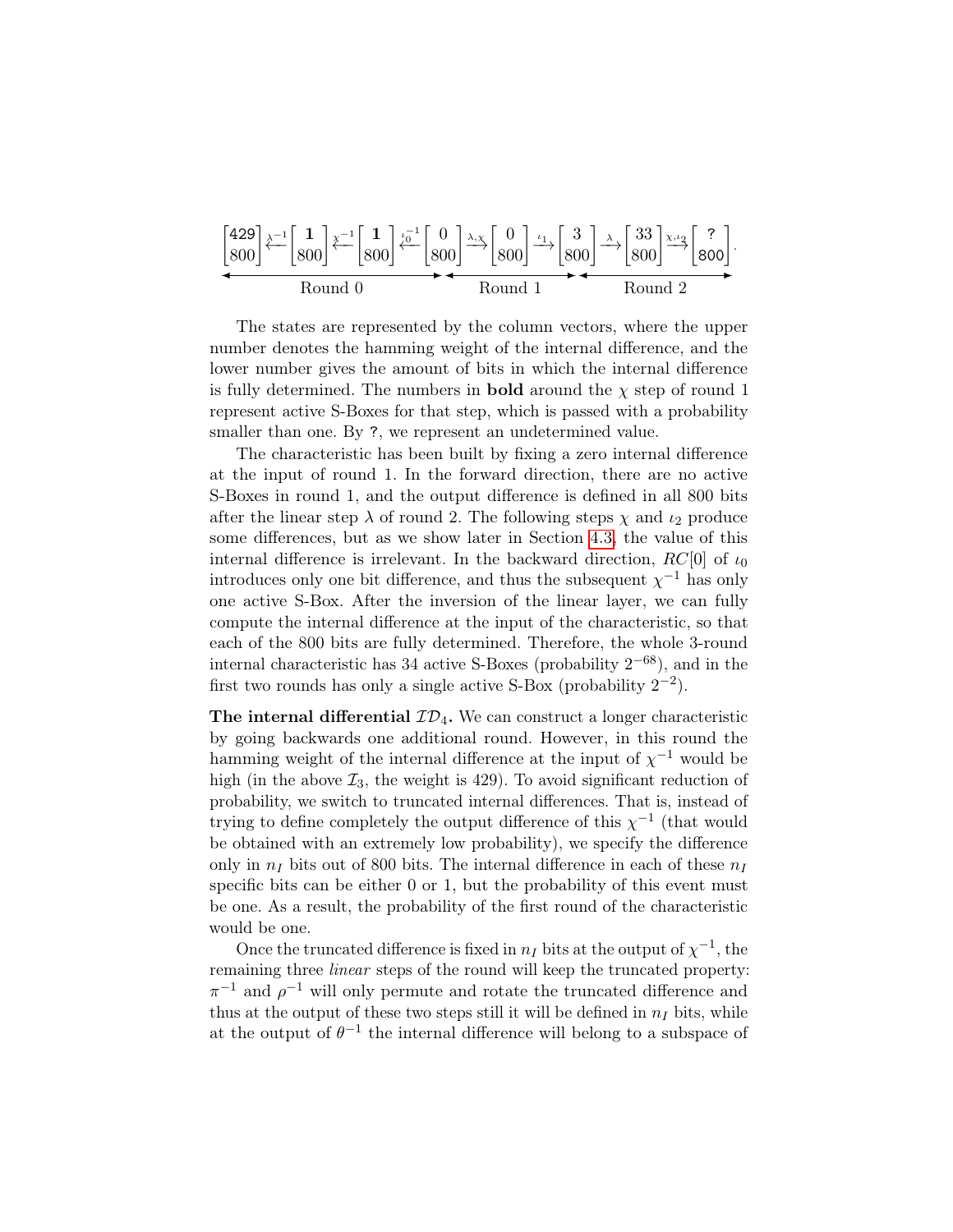dimension 800 −  $n_I$ . We note that with a minor modification of Lemma [1,](#page-10-1) the obtained input internal difference can be used to compare the query complexity to the generic case<sup>[5](#page-13-0)</sup> Therefore, to simplify the presentation of the input internal difference, in the further analysis, we omit the three linear steps of the first round.

The number of bits  $n_I$  in which the truncated difference at the output of  $\chi^{-1}$  is defined with probability one depends on the round constants  $RC<sub>i</sub>$ . For instance, if we start with round 0, then there is no bits in which the truncated difference is determined, i.e.  $n_I = 0$ . Only if we start with round 3, the number  $n_I$  will be sufficiently large to claim later (according to Lemma [1\)](#page-10-1) that the complexity of producing boomerang pairs for Keccak- $p_{3,n}$  is lower than the generic complexity, with  $n \in \{7,8\}$ .

The resulting 4-round internal differential characteristic  $\mathcal{I}_4$ , that starts at round 3, is defined as:



The characteristic has been built by fixing a zero internal difference at the input of round 5. The forward propagation is similar to  $\mathcal{I}_3$ . Backwards, after the addition of the constant  $RC[4]$ , the weight of the internal difference is five. Hence,  $\chi$  of round 4 has at most five active S-Boxes, that can be passed probabilistically and would result in a state with internal difference of weight five. Then, the linear steps  $\lambda^{-1}$  in round 4 and the addition of  $RC[3]$  in round 3 increase the weight of the internal difference to 398. In the following  $\chi^{-1}$ , we switch to truncated differences. Although the input difference has a weight of 398 (possibly, all 320 S-Boxes are active), at the output of  $\chi^{-1}$ , the internal difference is 0 in 55 specific bits, and 1 in 9 other bits. In other words,  $n_I = 55 + 9 = 64$  bits of the internal difference are defined deterministically and thus, the probability to pass this  $\chi^{-1}$ is one. Note, the truncated characteristic in the first round holds with probability one only when moving backwards through the round.

The probability of the truncated internal differential characteristic  $\mathcal{I}_4$ can be evaluated as follows: in round 3 the probability is 1, in round 4 there are 5 active S-Boxes, thus the probability is  $2^{-10}$ , in round 6 there are no active S-Boxes, while in round 7 there are 22 active S-Boxes (probability is

<span id="page-13-0"></span> ${}^{5}$ That is, we use the subspace to claim distinguisher for the permutation. This is in line with our initial intention to show that the round-reduced permutation exhibits non-random properties.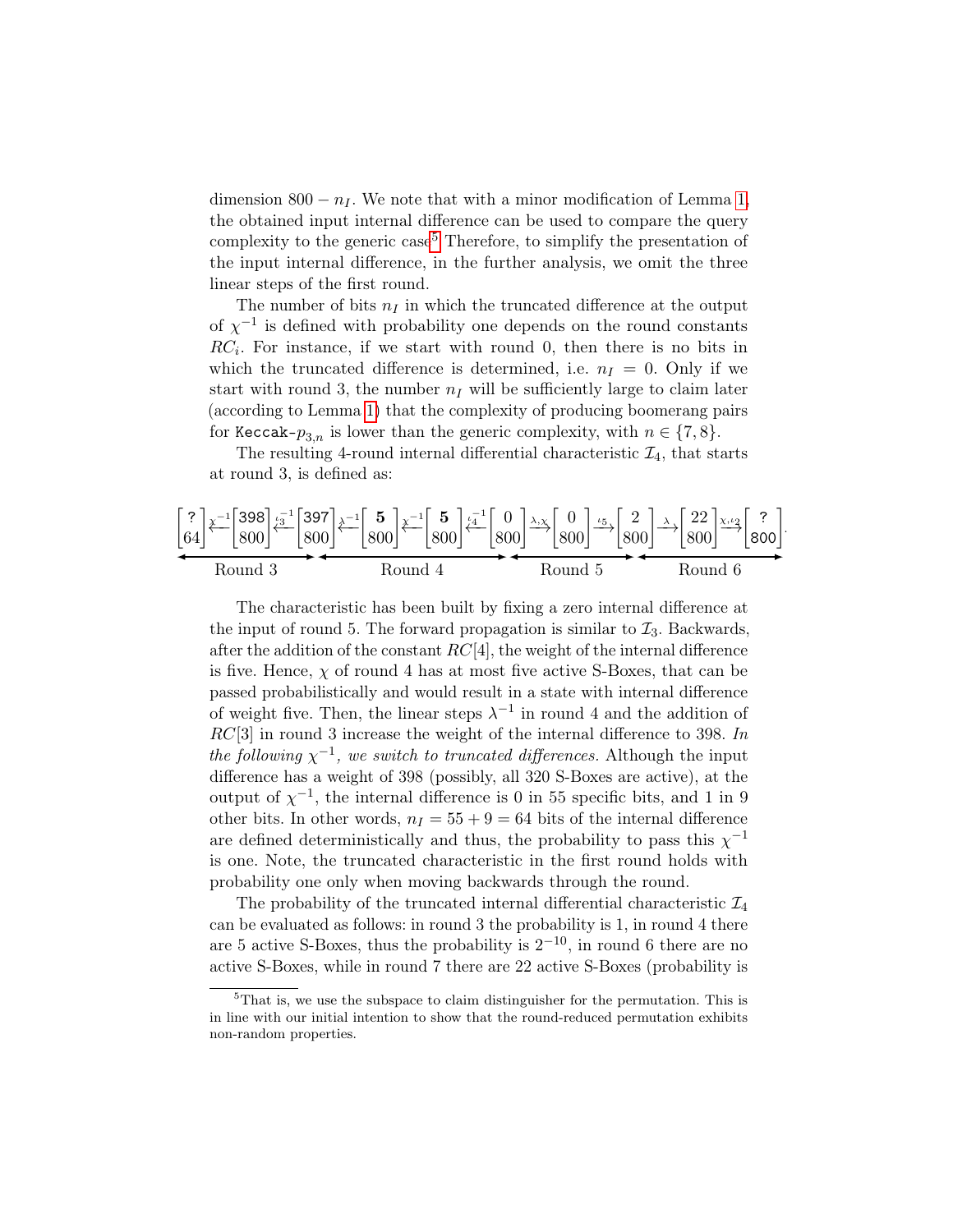$2^{-44}$ ). Hence, when going backwards through the rounds, the probability of the whole 4-round characteristic is  $2^{-54}$ . Furthermore, the probability of the first three rounds is  $2^{-10}$ .

Recall that the boomerangs can use differentials instead of characteristics. As the probability of a differential may be higher than the probability of a single characteristic, the complexity of producing boomerang pairs may be reduced. Therefore, let us build a 4-round differential  $\mathcal{ID}_4$  by using the same approach as for  $\mathcal{I}_4$ . That is, for all of the characteristics that belong to  $\mathcal{ID}_4$ , we start at round 5 with zero internal difference. In the forward direction, we move deterministically through round 5 and at the input of  $\chi$ in round 6, we have 22 active S-Boxes (i.e. all the characteristics are equally defined in this part of the differential). In the backward direction, all the characteristics are the same up to the input of  $\chi^{-1}$  of round 4, but the five active S-Boxes in each of the characteristics results in different outputs. Then, for each of the outputs, we move through  $\lambda^{-1}$  of round 4,  $\iota_3$ ,  $\chi^{-1}$  of round 3, and at the output of  $\chi^{-1}$ , we check if the truncated difference is defined in the same 64 bits as  $\mathcal{I}_4$ . Therefore, all the characteristics of the differential  $\mathcal{ID}_4$  have the same input truncated difference, and the same difference at the input of  $\chi$  in round 6 (the output of this  $\chi$  is irrelevant as before). We found experimentally the probability of  $D_4$  for the first three rounds to be  $2^{-4.6}$ . This has to be compared to  $2^{-10}$ , which is the probability of the first three rounds of the characteristic  $\mathcal{I}_4$ .

### <span id="page-14-0"></span>4.2 Standard Differential Characteristics

Along with internal differential characteristics, the boomerang technique described in this paper uses standard differential characteristics. Recall that due to the special requirement of our boomerang, the standard characteristic cannot be of any form since it is connected to the two internal characteristics. This constraints the input difference  $\nabla$  of the standard characteristics to be symmetric, i.e.  $\nabla = \nabla^H || \nabla^H$ , or  $\delta(\nabla) = \nabla^H \oplus \nabla^H = 0$ . Note, the standard characteristic (unlike the internal characteristic) does not depend on the round number, hence further we omit  $\iota_i$  from the description of the characteristic.

The standard characteristic that we use relies on the already-known concept of parity kernels, which allows to minimize the number of S-Boxes in two consecutive rounds of  $Keccak-f$ . This notion has been described in the submission document [\[3\]](#page-20-0), and has been used in cryptanalytic results [\[12,](#page-21-7) [22,](#page-21-4) [31\]](#page-22-2). The behavior is possible due to two observations: first, a statedifference may be invariant of the  $\theta$  step if there is an even number of active bits in each of the 320 column of the internal state; and second,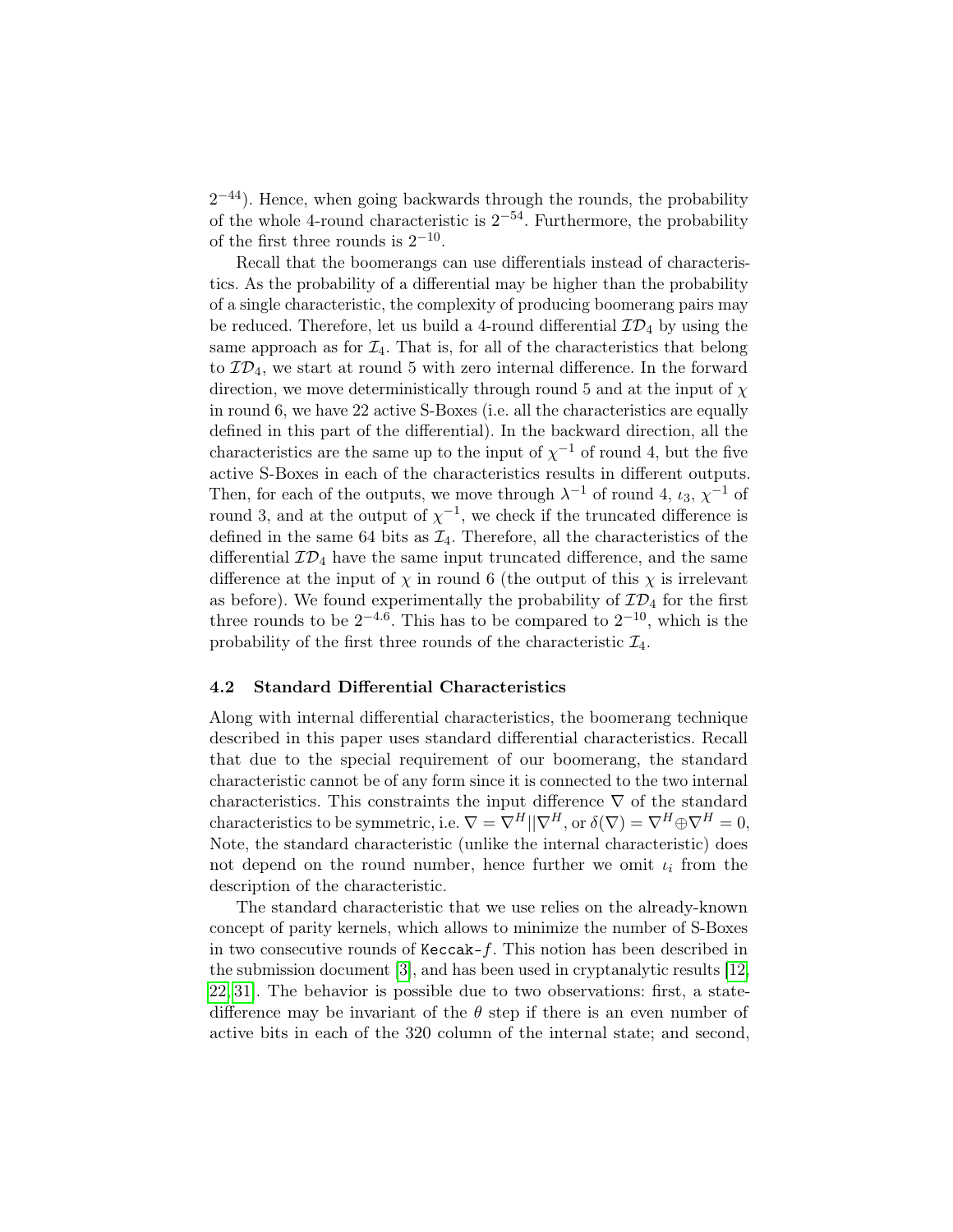an active S-Box in  $\chi$  (or in  $\chi^{-1}$ ) leaves unchanged a 1-bit difference with probability  $2^{-2}$ .

The 4-round standard differential characteristic  $C_4$  that we use in the boomerangs is defined as:

|                                                                                                                                                                                                                                                                                                                                                                                                                                                                                                                                                                                | Kernel      |                         |
|--------------------------------------------------------------------------------------------------------------------------------------------------------------------------------------------------------------------------------------------------------------------------------------------------------------------------------------------------------------------------------------------------------------------------------------------------------------------------------------------------------------------------------------------------------------------------------|-------------|-------------------------|
| $\begin{bmatrix} ? \\ 1600 \end{bmatrix} \stackrel{\lambda^{-1}}{\longleftarrow} \begin{bmatrix} ? \\ 1600 \end{bmatrix} \stackrel{\lambda^{-1}}{\longleftarrow} \begin{bmatrix} 2+2 \\ 1600 \end{bmatrix} \stackrel{\lambda}{\longrightarrow} \begin{bmatrix} 2+2 \\ 1600 \end{bmatrix} \stackrel{\lambda}{\longrightarrow} \begin{bmatrix} 2+2 \\ 1600 \end{bmatrix} \stackrel{\lambda}{\longrightarrow} \begin{bmatrix} 22+22 \\ 1600 \end{bmatrix} \stackrel{\lambda}{\longrightarrow} \begin{bmatrix} ? \\ 1278 \end{bmatrix} \stackrel{\lambda}{\longrightarrow} \begin$ |             |                         |
| Round i                                                                                                                                                                                                                                                                                                                                                                                                                                                                                                                                                                        | Round $i+1$ | Round $i+2$ Round $i+3$ |

The notations used in the characteristic are the same as before. With " $x + x$ ", we emphasize that the states are comprised of 2x active bits, but the actual difference is symmetric, which implies that there are  $x$  active bits in each half of the state, with equal differences.

This differential characteristic has been constructed by selecting a symmetric difference of hamming weight four at the input of round  $i+1$ (note, this is the smallest possible weight of a symmetric parity kernel). In the backward direction, the step  $\chi^{-1}$  has only 4 active S-Boxes, and results in a difference that is irrelevant as we further show in Section [4.3.](#page-16-0) In the forward direction, the selected 4-bit difference acts as a kernel and thus, after the  $\lambda$  step of round  $i+1$ , results in a 4-bit difference. The same behavior of the following  $\chi$  step is expected with probability  $2^{-8}$ , so the input difference to round  $i + 2$  still has a weight of four. The linear step in this round expands the difference to 44 active bits. Then, we switch to *truncated differences*. As a result, the difference in the following  $\chi$  step is defined in 1278 bits, and after all the steps of round  $i + 3$ , the difference is still deterministically defined in 118 bits (78 zeros and 30 ones).

The differential characteristic  $C_4$  covers four full rounds of the permutation, and holds with probability  $2^{-16}$  in the forward direction since there are a total of 8 active S-Boxes (four in each of the rounds i and  $i + 1$ ).

We can define a 3-round differential characteristic  $C_3$ , which is basically the same as the first three rounds of  $\mathcal{C}_4$ , but we start truncating from  $\chi$  at round  $i + 1$ . That is, in  $\mathcal{C}_3$ , we begin with 4-bit difference at round  $i + 1$ and the backward round i is the same as  $C_4$ . However, the 4-bit input difference at  $\chi$  of round  $i+1$  results in truncated output difference (with probability 1, instead of  $2^{-8}$ ), and after the steps  $\lambda$  and  $\chi$  of round  $i + 2$ , the truncated difference can still be determined in 1278 bits. Therefore, the probability of  $C_3$  in the forward direction is only  $2^{-8}$  as it has only four active S-Boxes in the first round.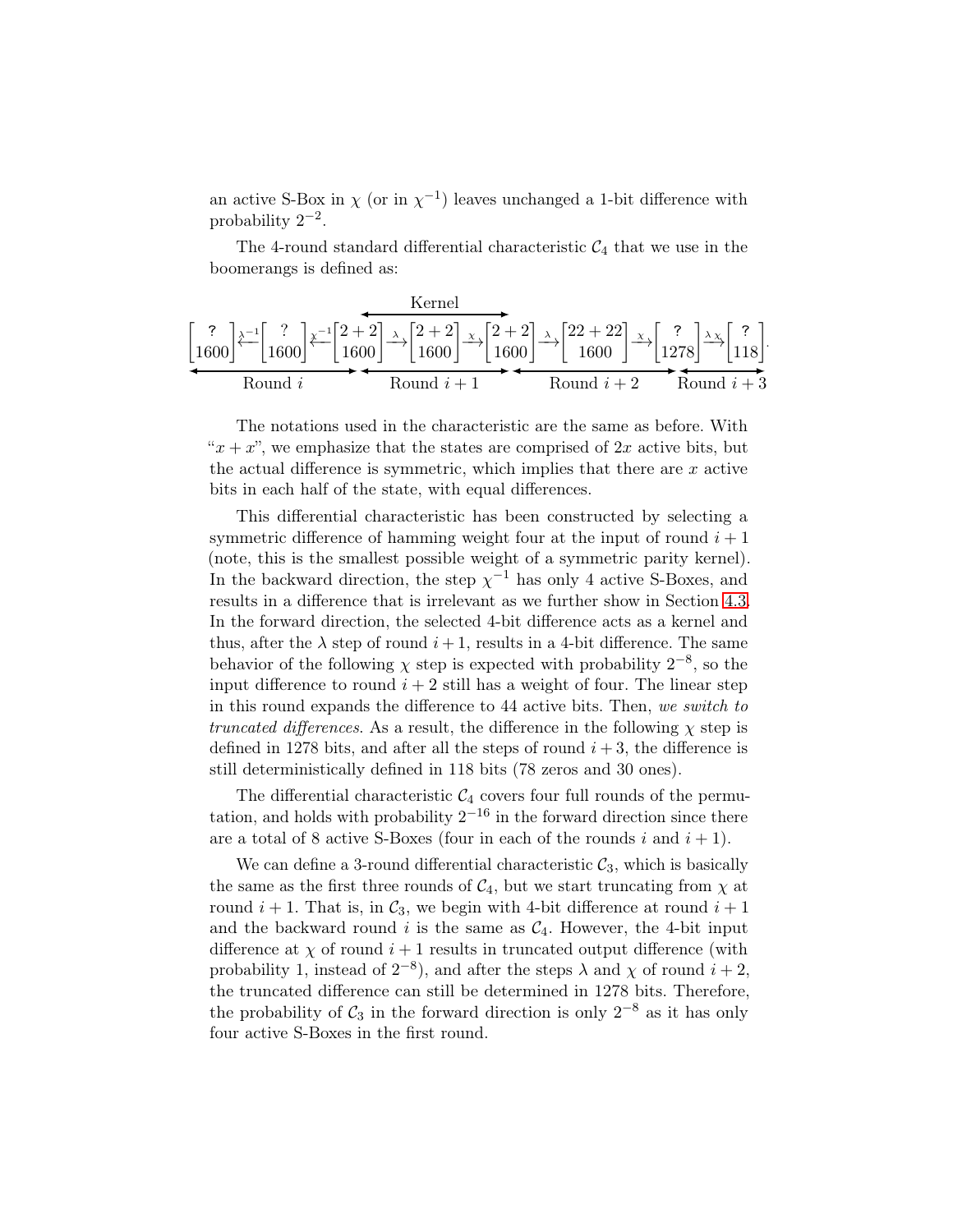#### <span id="page-16-0"></span>4.3 Message Modification, Matching, and Neutral Bits

In our distinguishers, we start constructing the internal differential boomerang pairs from the middle by fixing some bits of the intermediate states, which allows to pass low-probability events similarly to the rebound technique [\[25\]](#page-22-7). We define in particular the *boomerang switch* as the "middle" where we start constructing the state pairs to be the location where the two internal differential characteristics (or internal differentials) meet with the standard differential characteristic (see Figure [2\)](#page-16-1). Note that the two surrounding  $\chi$ steps (denoted  $\chi_{int}$  in the internal characteristic and  $\chi_{std}$  in the standard characteristic on Figure [2\)](#page-16-1) usually have very low differential probabilities. However, since we start in the middle, we can fix partial state values such that these two steps are passed deterministically. Namely, this message modification technique allows to go through these two non-linear steps  $\chi_{int}$  and  $\chi_{std}$  without considering their probability.

<span id="page-16-1"></span>

Figure 2: The boomerang switch: middle of distinguishing structure where the differentials on the two halves of the primitive meet.

Freedom degrees. There are three conditions imposed on the state pair  $(S_1, S_2)$  at the boomerang switch: the first two come from the internal differential characteristics, i.e.  $\delta(S_1) = \delta(S_2) = \overline{\Delta}$ , while the third is from the standard characteristic, i.e.  $S_1 \oplus S_2 = \overline{\nabla}$ . Therefore, in total, we have 800 bits of freedom; that is, once we fix the first half of  $S_1$ , then the second half of  $S_1$  is fully determined, as well as the whole  $S_2$ .

The limited degrees of freedom may lead to contradictions. For instance, if there is an active S-Box in the first halves of  $S_1$  and  $S_2$ , then the symmetry imposes than such S-Box must also be active in the second halves. If, in addition, these two halves differ in the bits that belong to the S-Boxes (which can occur when there is a non-zero internal difference at these bits), then it may not be possible to fix simultaneously the inputs to the S-Boxes in both of the halves.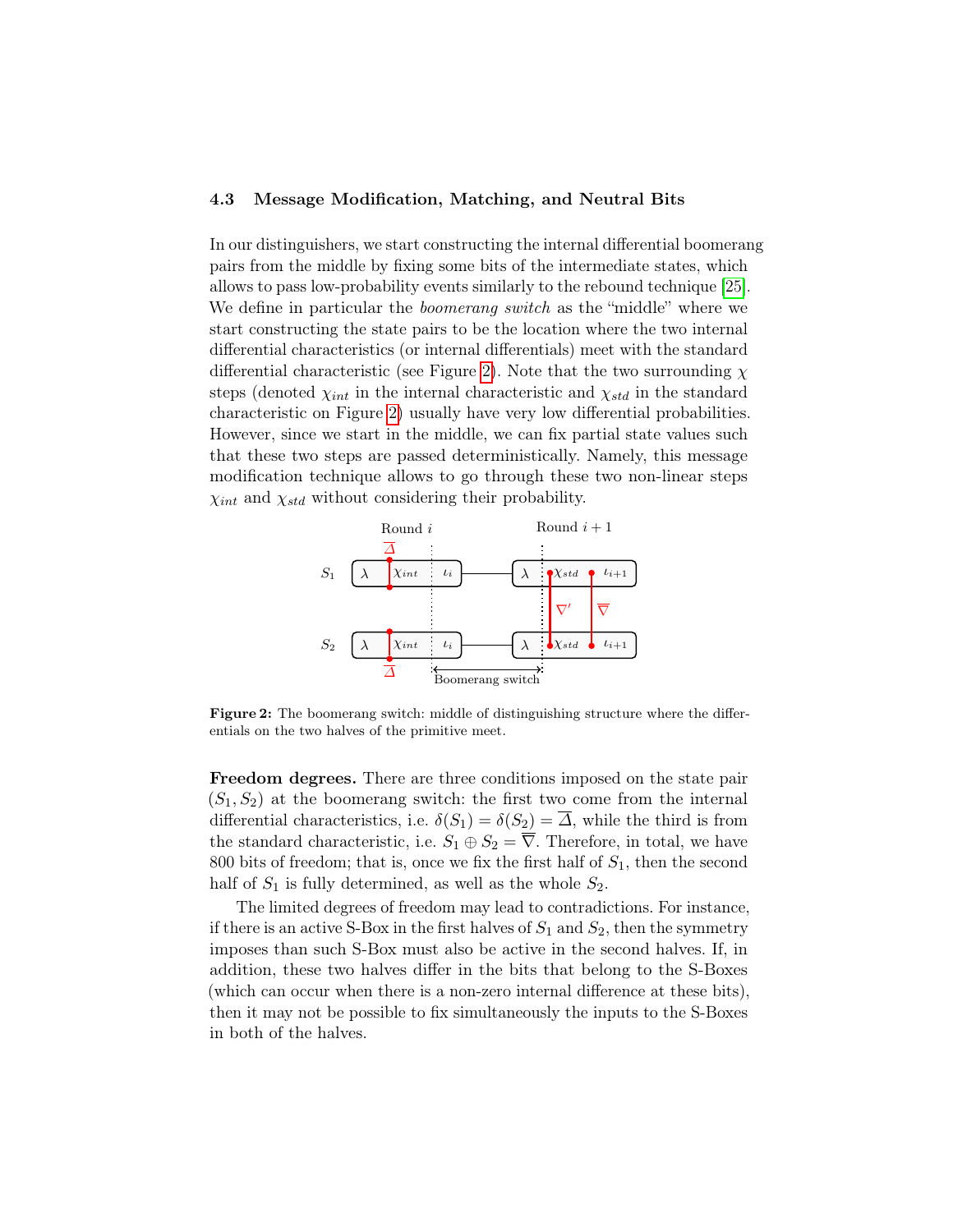Matching. To avoid such contradictions, we first have to make sure that the internal characteristics and the standard characteristic can be matched, i.e. there exist two states  $S_1$  and  $S_2$  at the boomerang switch (Figure [2\)](#page-16-1), that can pass the  $\chi_{int}$  and  $\chi_{std}$  steps and that can produce differences as specified by the characteristic. Our extensive computer experiments have shown that if the differences at the boomerang switch are not sparse, then the chance of a match is extremely  $\text{low}^6$  $\text{low}^6$ .

To overcome this issue, we find  $(S_1, S_2)$  that produce the required differences  $\overline{\Delta}$  at the input of  $\chi_{int}$  and  $\overline{\nabla}$  at the output of the  $\chi_{std}$ , but not necessarily have the correct differences right at the boomerang switch<sup>[7](#page-17-1)</sup>. By relaxing the difference constraint at the boomerang switch, and by trying different standard characteristics<sup>[8](#page-17-2)</sup>, we are able to match the characteristics.

Matching. This matching process is actually implemented by a message modification to partially fix values of the two states  $S_1$  and  $S_2$  to ensure that the boomerang can work by linking the two characteristics. As the output difference of  $\chi_{int}$  is denser, we start the matching in the boomerang switch right at the output of  $\chi_{int}$  (see Figure [2\)](#page-16-1). First, from the fixed output difference  $\overline{\nabla}$  of  $\chi_{std}$ , we produce all possible input differences  $\nabla'$ , which defines the standard difference at the boomerang switch. We propagate each such difference to the output of  $\chi_{int}$ , and then try to fix the values of all active S-Boxes of  $\chi_{int}$ . If all the S-Boxes can be fixed, then the matching for  $\chi_{int}$  is complete. During the matching, the values of some bits of the states  $S_1$  and  $S_2$  are being fixed, but there are still free (non-fixed) bits. We use the freedom of these bits to check if the active S-Boxes of  $\chi_{std}$  can be passed. If so, then the matching is complete.

**Neutral bits.** The above process fixes some bits of  $S_1$  and  $S_2$  but there are more free bits and they can be used as neutral bits  $[6]$ . Namely, if  $S_1$ and  $S_2$  have fixed bits according to the matching, then for any value of the free remaining bits, the active S-Boxes of  $\chi_{int}$  and  $\chi_{std}$  still produce the required differences.

<span id="page-17-0"></span><sup>6</sup>This only confirms the fact that for boomerangs (both classical and internal differential), finding the two characteristics for  $f$  and  $g$  does not guarantee that the boomerang will work – see [\[28\]](#page-22-8) for more details.

<span id="page-17-1"></span><sup>7</sup>This is the reason why we have omitted specifying the differences at the output of the internal characteristics from Section [4.1,](#page-10-2) and at the input of the standard characteristics from Section [4.2.](#page-14-0)

<span id="page-17-2"></span><sup>8</sup>The internal characteristic cannot be changed as its difference propagation is completely defined by the round constants  $RC<sub>i</sub>$ . On the other hand, there are many different standard characteristics (built upon parity kernels) that hold with the same probability.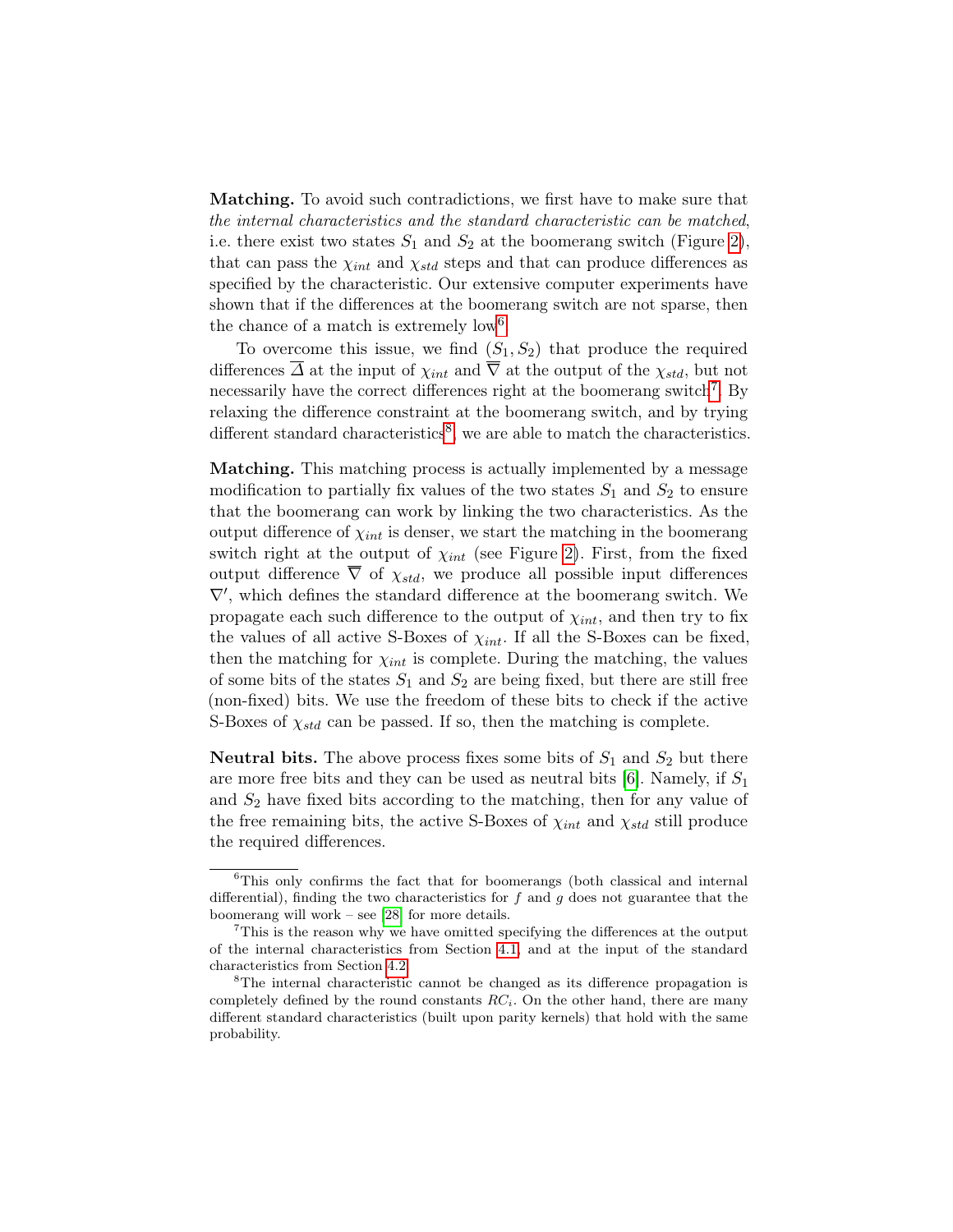# 4.4 Internal Differential Boomerang Distinguishers for Keccak- $p_{i,n}$

We use the internal differential boomerang technique to distinguish the round-reduced Keccak- $f$  permutation. The boomerangs are based on the internal differentials and characteristics from Section [4.1,](#page-10-2) and the standard differential characteristics from Section [4.2.](#page-14-0) To produce a boomerang pair, we start at the boomerang switch, and we first find the values of the fixed bits of  $S_1$  and  $S_2$  according to the message modification, which allows to pass the two rounds that surround the boomerang switch. Then, we randomize the remaining neutral bits of the states and finally, from the two middle states, we produce the corresponding inputs and outputs. If the internal differences of each of the two inputs and the difference of the two outputs are as expected by the boomerang, then we have found the pair. Otherwise, we randomize again the neutral bits and repeat the procedure. An example of the overall description of the 8-round case is given in Figure [3.](#page-18-0)

<span id="page-18-0"></span>

**Figure 3:** Example of the internal boomerang distinguisher in the case of Keccak- $p_{3,8}$ . In step 1, we first perform the matching (M), then the message modification (MD) and we use neutral bits (ND). We finish the construction of the pair of inputs  $(I_1, I_2)$  with the probabilistic propagations in Step 2 and 3.

The query complexity of producing a pair is determined by the differential probability of the characteristics in all the rounds but the middle two<sup>[9](#page-18-1)</sup>. We claim distinguishers for Keccak- $p_{i,n}$  for some  $(i, n)$  because the complexity of finding a boomerang pair for Keccak- $p_{i,n}$  is significantly lower compared to the complexity of producing a boomerang pair (with the same conditions on the input and output differences) for a random permutation defined by Lemma [1.](#page-10-1) In the four boomerangs below, the input internal difference is determined either in 800 bits (when  $\mathcal{I}_3$  is used) or

<span id="page-18-1"></span> $9^9$ The cost of the message modification can be ignored because it is executed once, but it can be used for producing many boomerang pairs, thus on average it is negligible. The actual cost is around  $2^8$ .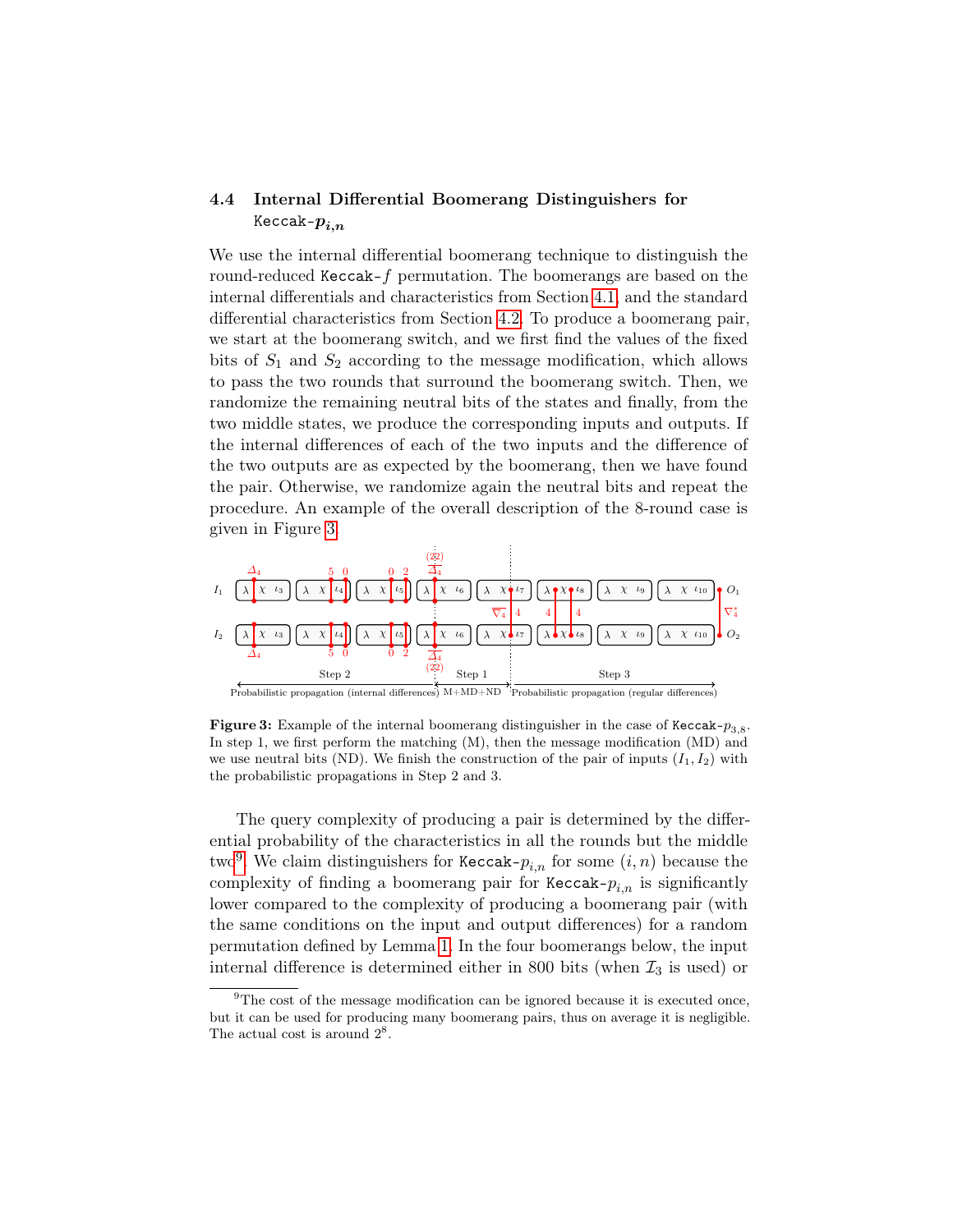in 64 bits (when  $\mathcal{ID}_4$  is used), while the output difference is determined either in 1278 bits (when  $C_3$  is used) or in 118 bits (when  $C_4$  is used). Therefore, by Lemma [1,](#page-10-1) the query complexity of producing a boomerang pair in the case of a random permutation requires at least  $2^{57.5}$  queries.

Depending on the starting round i of Keccak- $p_{i,n}$ , the boomerang pairs are produced for two cases. First, when the permutation starts at round 0, for the boomerang we use the first internal differential characteristic  $I_3$  given in Section [4.1](#page-10-2) and the standard characteristics  $C_3$ ,  $C_4$  given in Section [4.2.](#page-14-0) We can produce the boomerang pair for Keccak- $p_{0.6}$  by using the internal characteristic  $I_3$  and the standard characteristic  $C_3$ . As the probability of  $I_3$  without  $\chi_{int}$  is  $2^{-2}$  and the probability of  $\mathcal{C}_3$  without  $\chi_{std}$  is 1 (recall both of these two  $\chi$  steps are passed with the message modification), we can produce the boomerang pair with  $2 \cdot 2^2 \cdot 2^2 \cdot 1 = 2^5$ queries to the 6-round permutation. Similarly, we can produce boomerang pair for Keccak- $p_{0,7}$  (we combine  $I_3$  with  $\mathcal{C}_4$ ) in  $2 \cdot 2^2 \cdot 2^2 \cdot 2^8$  (the additional factor  $2^8$  is required to pass the 4 active S-boxes in the second round of  $\mathcal{C}_4$ ), or approximately  $2^{13}$  queries to the 7-round permutation.

Then, when the permutation starts at round 3, the boomerang uses the internal differential  $\mathcal{ID}_4$  given in Section [4.1,](#page-10-2) and the standard characteristics  $C_3$ ,  $C_4$  from Section [4.2.](#page-14-0) The boomerang on Keccak- $p_{3,7}$ , based on  $\mathcal{ID}_4$  and  $\mathcal{C}_3$ , produces a pair with  $2 \cdot 2^{4.6} \cdot 2^{4.6} \cdot 1 = 2^{10.2}$  queries. For Keccak- $p_{3,8}$  (see Figure [3\)](#page-18-0), the boomerang is based on  $\mathcal{ID}_4$  and  $\mathcal{C}_4$ , and for producing a boomerang pair, we need  $2 \cdot 2^{4.6} \cdot 2^{4.6} \cdot 2^8 = 2^{18.2}$  queries.

We have checked and confirmed the complexities of the four boomerangs given above. A summary of the distinguishers is given in Table [3.](#page-19-0)

|   |                  |                 |                 |                   | Rounds Internal Standard Prob. of Prob. of Prob. of the | Complexity                  |
|---|------------------|-----------------|-----------------|-------------------|---------------------------------------------------------|-----------------------------|
|   |                  |                 |                 | internal standard |                                                         | boomerang of finding a pair |
|   | $\mathcal{L}_3$  | $\mathcal{C}_3$ | $2^{-68}$       | $2^{-8}$          | $2^{\sim}$ 140                                          | 2 <sup>5</sup>              |
|   | $\mathcal{I}_3$  | $\mathcal{C}_4$ | $2^{\sim 68}$   | $2^{-16}$         | $2^{-148}$                                              | $2^{13}$                    |
|   | $\mathcal{ID}_4$ | $\mathcal{C}_3$ | $2^{\sim 48.6}$ | $2^{-8}$          | $2^{\sim 105.2}$                                        | $2^{10.2}$                  |
| 8 | $\mathcal{ID}_A$ | $\mathcal{C}_4$ | $2^{\sim 48.6}$ | $2^{-16}$         | $2^{-113.2}$                                            | $2^{18.2}$                  |

<span id="page-19-0"></span>Table 3: The internal differential boomerangs for Keccak- $p_{i,n}$  for  $(i, n) \in$  $\{(0, 6), (0, 7), (3, 7), (3, 8)\}.$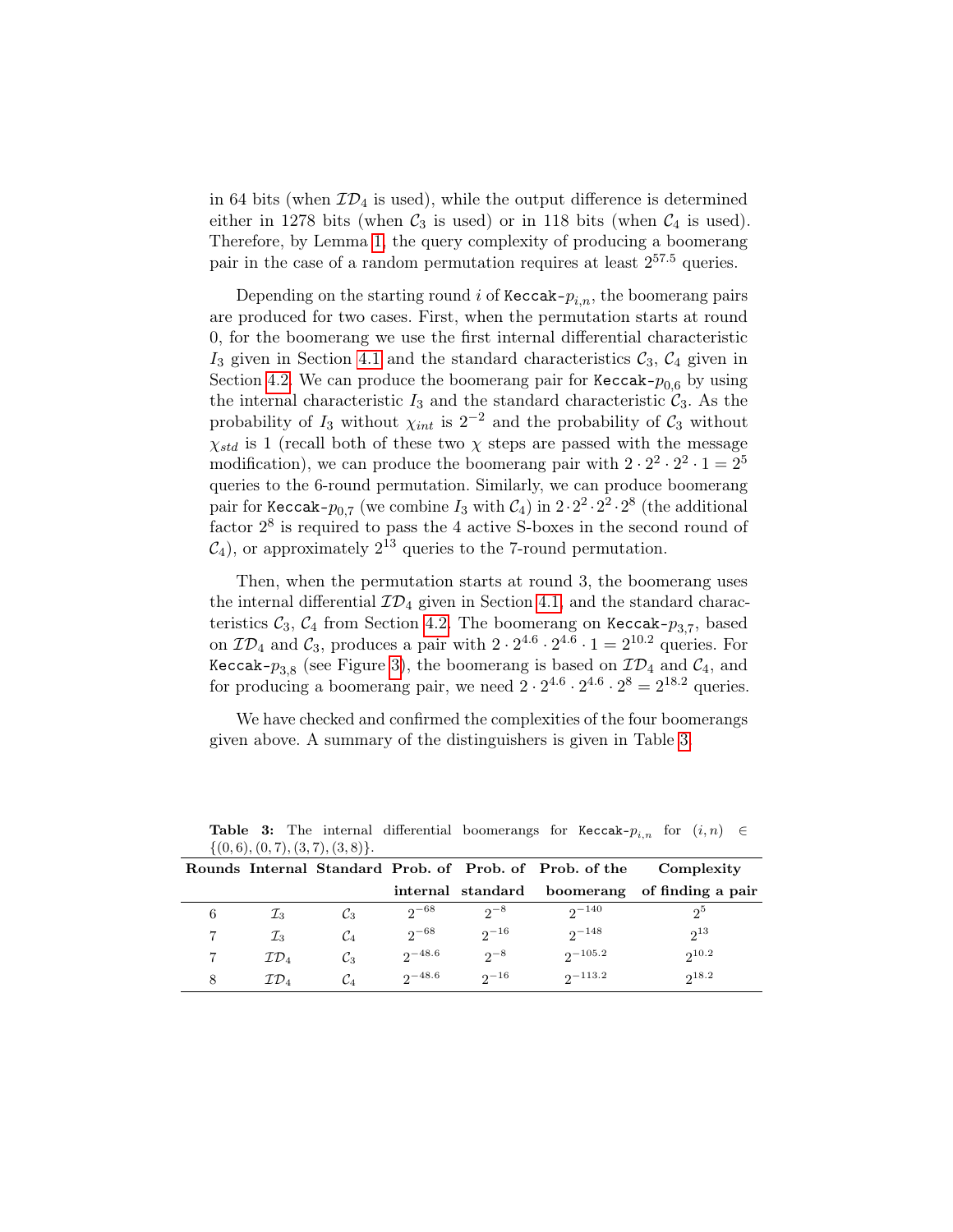# 5 Conclusions

We have presented the internal differential boomerang distinguishers, which are a combination of internal differentials and the boomerang technique. The new boomerangs can be used for cryptanalysis of functions and ciphers that have high-probability internal differentials. We have used the boomerangs to show non-randomness of reduced variants of the permutation Keccak-f. Based on truncated characteristics that hold with exceptionally high probability, and combined with a strong message modification, we have shown how to produce internal differential boomerang pairs for Keccak- $f$  reduced to 6 rounds with only  $2^5$  queries to the permutation, 7 rounds with  $2^{13}$  queries, and up to 8 rounds with  $2^{18}$  queries.

Our results significantly outperform in terms of practical complexity all the previous cryptanalysis of Keccak- $f$ . We emphasize that the results do not pose threat to the security of the future SHA-3 standard as there is no known way to date to extend the proposed reduced-round permutation distinguishers to the full sponge construction based on the full 24-round Keccak- $f$  permutation. We were unable to extend our distinguishers to larger number of rounds while maintaining practical complexity. On the other hand, we leave as an open problem finding internal differential boomerang distinguishers that cover more rounds and that require theoretical complexity.

### References

- <span id="page-20-1"></span>1. Aumasson, J.P., Meier, W.: Zero-sum distinguishers for reduced Keccak-f and for the core functions of Luffa and Hamsi. rump session of Cryptographic Hardware and Embedded Systems-CHES 2009 (2009) 67
- <span id="page-20-4"></span>2. Bertoni, G., Daemen, J., Peeters, M., Assche, G.V.: Cryptographic Sponge Functions. online
- <span id="page-20-0"></span>3. Bertoni, G., Daemen, J., Peeters, M., Assche, G.V.: The Keccak Reference (Version 3)
- <span id="page-20-3"></span>4. Bertoni, G., Daemen, J., Peeters, M., Assche, G.V., Keer, R.V.: Ketje v1. Submitted to the CAESAR competition (March 2014)
- <span id="page-20-2"></span>5. Bertoni, G., Daemen, J., Peeters, M., Assche, G.V., Keer, R.V.: Keyak v1. Submitted to the CAESAR competition (March 2014)
- <span id="page-20-6"></span>6. Biham, E., Chen, R.: Near-Collisions of SHA-0. In Franklin, M.K., ed.: Advances in Cryptology - CRYPTO 2004, 24th Annual International CryptologyConference, Santa Barbara, California, USA, August 15-19, 2004, Proceedings. Volume 3152 of Lecture Notes in Computer Science., Springer (2004) 290–305
- <span id="page-20-5"></span>7. Biryukov, A., Lamberger, M., Mendel, F., Nikolic, I.: Second-Order Differential Collisions for Reduced SHA-256. In Lee, D.H., Wang, X., eds.: Advances in Cryptology - ASIACRYPT 2011 - 17th International Conference on the Theory and Application of Cryptology and Information Security, Seoul, South Korea,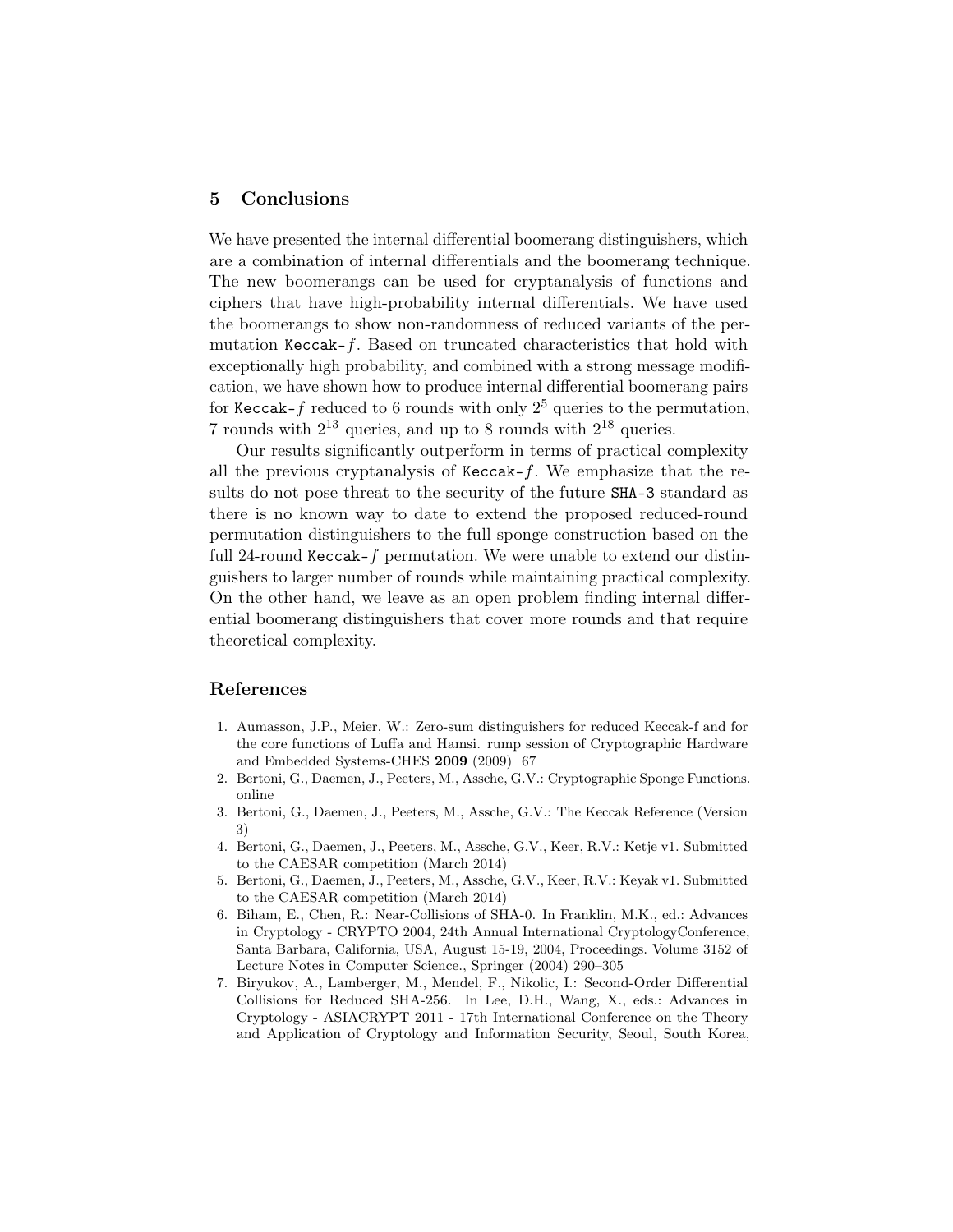December 4-8, 2011. Proceedings. Volume 7073 of Lecture Notes in Computer Science., Springer (2011) 270–287

- <span id="page-21-12"></span>8. Biryukov, A., Nikolic, I., Roy, A.: Boomerang Attacks on BLAKE-32. In Joux, A., ed.: Fast Software Encryption - 18th International Workshop, FSE 2011, Lyngby, Denmark, February 13-16, 2011, Revised Selected Papers. Volume 6733 of Lecture Notes in Computer Science., Springer (2011) 218–237
- <span id="page-21-8"></span>9. Boura, C., Canteaut, A.: Zero-Sum Distinguishers for Iterated Permutations and Application to Keccak-f and Hamsi-256. In Biryukov, A., Gong, G., Stinson, D.R., eds.: Selected Areas in Cryptography - 17th International Workshop, SAC 2010, Waterloo, Ontario, Canada, August 12-13, 2010, Revised Selected Papers. Volume 6544 of Lecture Notes in Computer Science., Springer (2010) 1–17
- <span id="page-21-9"></span>10. Boura, C., Canteaut, A., De Cannière, C.: Higher-Order Differential Properties of Keccak and Luffa. In Joux, A., ed.: Fast Software Encryption – FSE 2011. Volume 6733 of Lecture Notes in Computer Science., Springer (February 2011) 252–269
- <span id="page-21-15"></span>11. Canteaut, A., ed.: Fast Software Encryption – FSE 2012. In Canteaut, A., ed.: Fast Software Encryption – FSE 2012. Volume 7549 of Lecture Notes in Computer Science., Springer (March 2012)
- <span id="page-21-7"></span>12. Das, S., Meier, W.: Differential Biases in Reduced-Round Keccak. [\[33\]](#page-22-9) 69–87
- <span id="page-21-14"></span>13. Dinur, I., Dunkelman, O., Shamir, A.: New Attacks on Keccak-224 and Keccak-256. [\[11\]](#page-21-15) 442–461
- <span id="page-21-1"></span>14. Dinur, I., Dunkelman, O., Shamir, A.: Collision Attacks on Up to 5 Rounds of SHA-3 Using Generalized Internal Differentials. [\[27\]](#page-22-10) 219–240
- <span id="page-21-2"></span>15. Dinur, I., Dunkelman, O., Shamir, A.: Improved Practical Attacks on Round-Reduced Keccak. Journal of Cryptology 27(2) (April 2014) 183–209
- <span id="page-21-3"></span>16. Dinur, I., Morawiecki, P., Pieprzyk, J., Srebrny, M., Straus, M.: Practical Complexity Cube Attacks on Round-Reduced Keccak Sponge Function. IACR Cryptology ePrint Archive 2014 (2014) 259
- <span id="page-21-5"></span>17. Duc, A., Guo, J., Peyrin, T., Wei, L.: Unaligned Rebound Attack: Application to Keccak. [\[11\]](#page-21-15) 402–421
- <span id="page-21-0"></span>18. Jean, J., Nikolic, I.: Internal Differential Boomerangs: Practical Analysis of the Round-Reduced Keccak-f Permutation. Cryptology ePrint Archive, Report 2015/244 (2015)
- <span id="page-21-13"></span>19. Kelsey, J., Kohno, T., Schneier, B.: Amplified Boomerang Attacks Against Reduced-Round MARS and Serpent. In Schneier, B., ed.: Fast Software Encryption, 7th International Workshop, FSE 2000, New York, NY, USA, April 10-12, 2000, Proceedings. Volume 1978 of Lecture Notes in Computer Science., Springer (2000) 75–93
- <span id="page-21-10"></span>20. Knudsen, L.R.: Truncated and Higher Order Differentials. In Preneel, B., ed.: Fast Software Encryption: Second International Workshop. Leuven, Belgium, 14-16 December 1994, Proceedings. Volume 1008 of Lecture Notes in Computer Science., Springer (1994) 196–211
- <span id="page-21-6"></span>21. Kölbl, S., Mendel, F., Nad, T., Schläffer, M.: Differential Cryptanalysis of Keccak Variants. In Stam, M., ed.: Cryptography and Coding - 14th IMA International Conference, IMACC 2013, Oxford, UK, December 17-19, 2013. Proceedings. Volume 8308 of Lecture Notes in Computer Science., Springer (2013) 141–157
- <span id="page-21-4"></span>22. Kuila, S., Saha, D., Pal, M., Chowdhury, D.R.: Practical Distinguishers against 6-Round Keccak-f Exploiting Self-Symmetry. [\[33\]](#page-22-9) 88–108
- <span id="page-21-11"></span>23. Lai, X.: Higher order derivatives and differential cryptanalysis. In: Communications and Cryptography. Springer (1994) 227–233